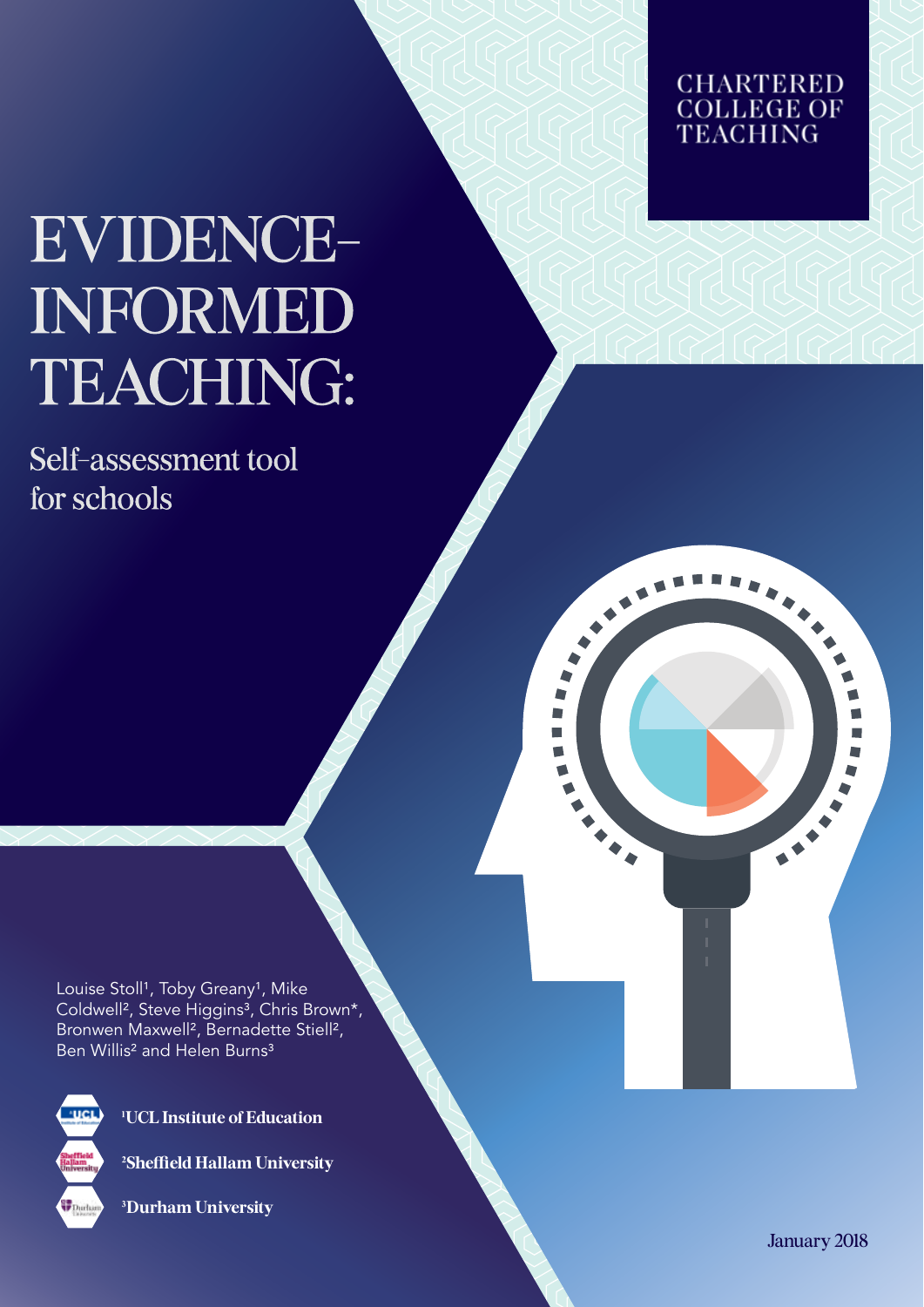## Evidence-informed Teaching: Self-assessment tools

#### **Use of Evidence**

Effective use of evidence and research has enormous potential to help schools and teachers improve educational standards and outcomes for pupils. Used well it can offer a way to make more informed decisions, to evaluate and understand the impact of changes, and to improve professional learning and development of teachers.

#### **Background**

In August 2014, The Department for Education (DfE) commissioned us to carry out a two-year study, *Evidence-informed teaching: an evaluation of progress in England,* to assess progress towards an evidence-informed teaching system.

This tool, and another one, for teachers, is a product of the data collection and analysis, including interviews with 82 teachers, carried out as part of that study. We would like to acknowledge the support from the DfE in commissioning the study, and are delighted to partner with the Chartered College of Teaching to publish the tools.

#### **Purpose**

This self-assessment tool is for leaders in schools. It is designed to:

- Help leaders in schools evaluate and consider their own levels of interaction with evidence in terms of awareness, engagement and use; and
- Illustrate, based on real examples and quotes, what different levels of interaction look like in more or less evidence-informed schools.

Our introduction on the next page explains how to use the tool, and importantly that levels of evidence engagement vary and that it is ok to be at different stages. We hope that leaders in schools will use this tool to make decisions around the level of interaction with evidence they need, and any actions they could take to help reach that level.

### **For more information**

- The published study report<sup>1</sup> contains useful information on use of evidence in schools and environments where evidence-informed practice can flourish. It also gives examples of cases where schools applied evidence in ways that they found helpful, and links to sources of evidence used by schools in the study.
- Our project team also put together a selection of evidence sources, which may be helpful to teachers and schools in engaging with relevant and credible evidence. These are available at the end of this document. Please note that these sources are simply suggestions, and there are many other credible evidence sources available.

<sup>&</sup>lt;sup>1</sup>Coldwell, M., Greany, T., Higgins, S., Brown, C., Maxwell, B., Stiell, B., Stoll, L., Willis, B. and Burns, H. (2017) *Evidenceinformed teaching: an evaluation of progress in England. Research Report. July 2017.* Department for Education.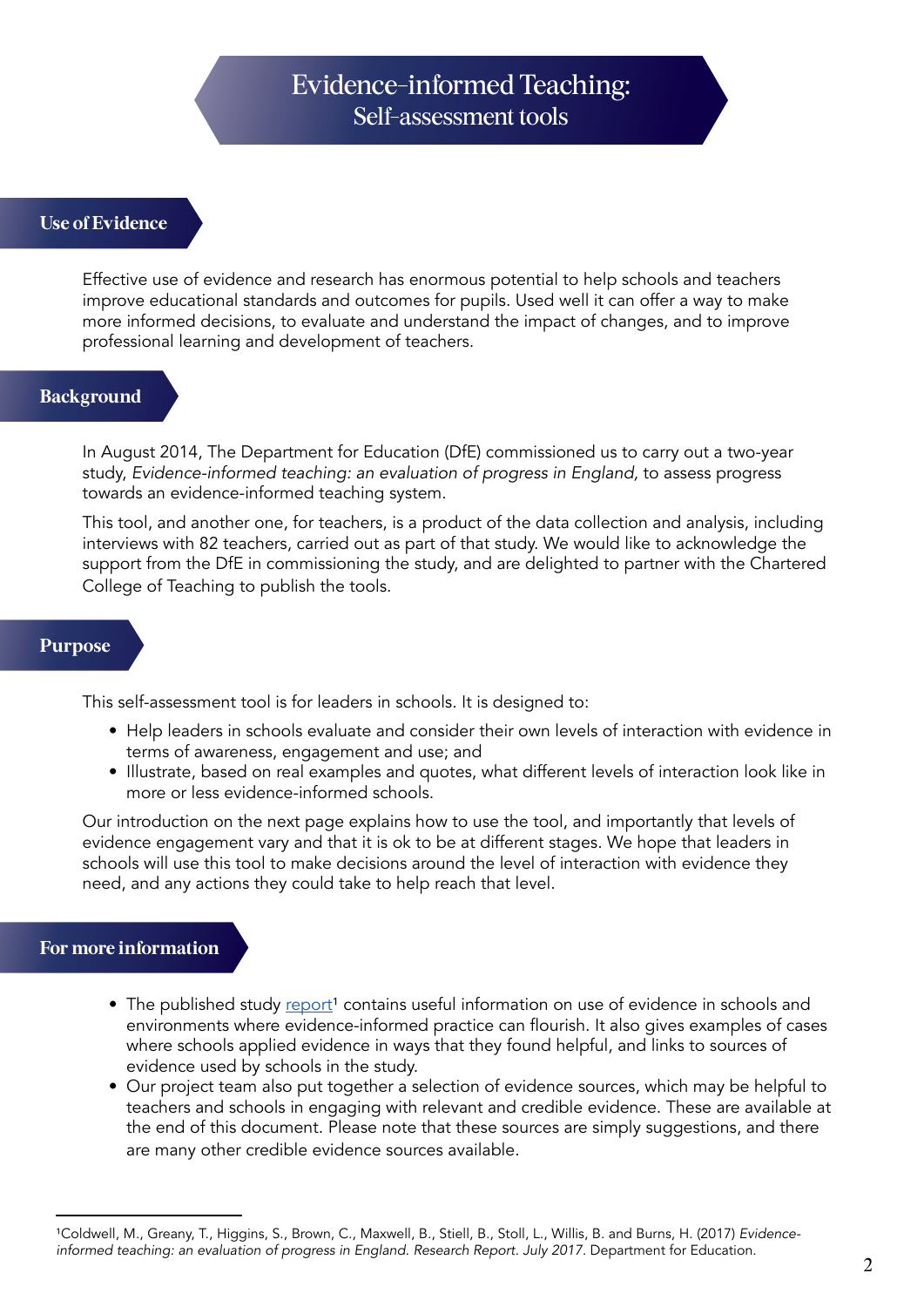## Evidence-informed Teaching: Self-assessment tool for schools

This document is a practical tool to encourage you, as school leaders, to consider your school's engagement with research evidence, and the areas you may need to develop to deepen and embed this engagement in normal school practices, including the role of middle leaders. An equivalent document is available for teachers. We hope that you will use them to stimulate conversation and joint decision-making; they are meant to be collaborative tools.

### **Features of evidence-informed teaching:**

- Awareness whether you understand what research evidence is, know how to access research, can judge how robust research evidence is, know that it can help improve practice and how it does that, and know how you can go about being 'evidence informed' (3 indicators).
- Engagement how important you think it is to draw on research evidence to inform and improve practice and to have conversations about the evidence (6 indicators).
- Use the degree to which research evidence is actively used to investigate and change practice (7 indicators).

**Three phases of development you may go through in developing evidence-informed teaching:**

- Starting out this represents limited awareness of, engagement with and use of evidenceinformed teaching.
- Deepening once started, anyone seriously interested in the potential of evidence-informed teaching in this phase should be aiming to deepen their awareness, engagement and use of evidence.
- Embedding as the name for the most mature phase intentionally suggests, the process has not ended. More can always be done to ensure that evidence-informed practice becomes part of 'the way we do things'.

The descriptions are drawn from findings of the *Evidence-informed teaching* project (Coldwell et al, DfE, 2017). They are neither comprehensive nor judgmental, but are intended to stimulate thinking. We have also included illustrative quotes, to show how the different phases of development might look in practice. In reflecting on and discussing your own experience, you might want to consider:

- Depth how deep your awareness/engagement/use is if it is serious and rigorous.
- Breadth how broadly spread awareness/engagement/use is if you apply it to everything/ most of your practice or just occasionally, and if it involves just a few staff, many or most.
- Length how long you have been aware of, feeling engaged and using evidence-informed practice - if it has been a long time or recent.

For each area of development, you can note down your own examples - or evidence - under the appropriate descriptor. You can then mark where you think you currently are on the scale by circling one of the points on the line. You might even wish to date these, so you can see your progress. You will find a summary sheet at the end of the tool with questions to stimulate further conversation and inform decision-making.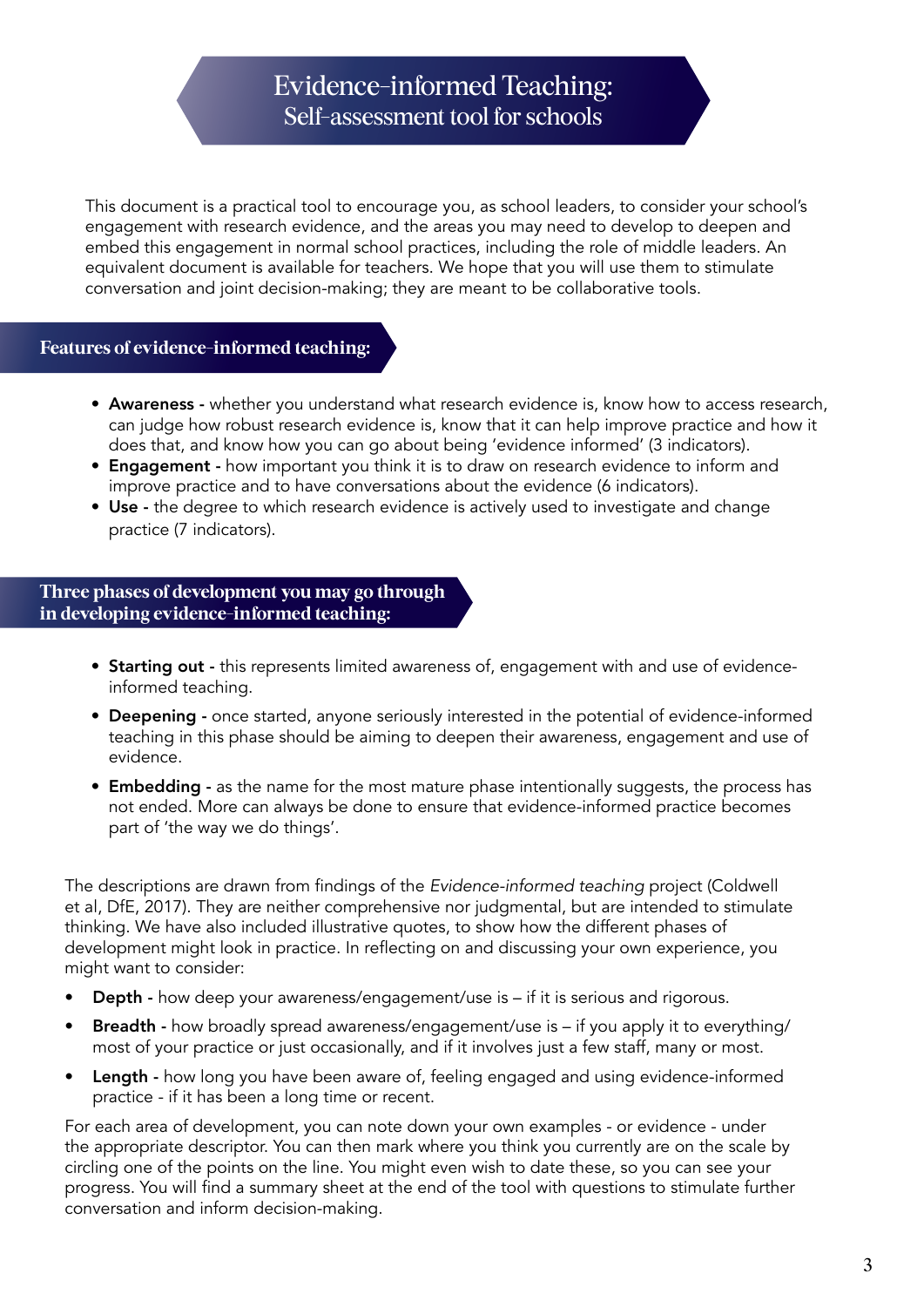## Awareness: School-wide

Understanding what research evidence is, knowing how to access research, being able to objectively judge how robust research evidence is, knowing that it can help improve practice, how it does that, and how to go about being 'evidence-informed'

| <b>Area of development</b>                                                                                                                                           | <b>Starting out</b><br>(Descriptor)                                                                                                                                                                                                                                                                                                                                                                            | Deepening<br>(Descriptor)                                                                                                                                                                                                                                                                       | <b>Embedding</b><br>(Descriptor)                                                                                                                                                                                                                                                     |
|----------------------------------------------------------------------------------------------------------------------------------------------------------------------|----------------------------------------------------------------------------------------------------------------------------------------------------------------------------------------------------------------------------------------------------------------------------------------------------------------------------------------------------------------------------------------------------------------|-------------------------------------------------------------------------------------------------------------------------------------------------------------------------------------------------------------------------------------------------------------------------------------------------|--------------------------------------------------------------------------------------------------------------------------------------------------------------------------------------------------------------------------------------------------------------------------------------|
| A1 - Headteachers and senior<br>leaders understand evidence-<br>informed teaching and what high<br>quality evidence looks like                                       | Senior leaders are aware of some<br>research evidence, but are not<br>confident in how to judge the quality of<br>research.                                                                                                                                                                                                                                                                                    | Senior leaders are aware of some<br>research evidence. They tend to do<br>things because 'the research says' or<br>rely on others' judgment to assess<br>the quality of research. They do not<br>necessarily engage critically with<br>findings.                                                | Senior leaders are very aware of research<br>evidence. They are able to judge its quality and<br>to engage critically with findings. They also<br>refer to trusted research sources eg EEF/Sutton<br>Trust toolkit, John Hattie etc.                                                 |
| Illustrative quotes from the<br>research                                                                                                                             | "I didn't know there was research out<br>there that helps you decide  what you<br>should and shouldn't do. It was like a<br>different world we hadn't even realised<br>was there". [Headteacher]<br>"I think evidence based just sounds a bit<br>scary really. It sounds perhaps a little bit<br>more highfalutin than the way I think we<br>work. We're more of a common sense<br>school here". [Headteacher] | "Some of our partner schools  do<br>things just because it says in research<br>but we go well that isn't necessarily<br>applicable to your context and you can<br>begin to see cracks".[Headteacher]<br>"You know, you hear it more times and<br>so you understand it better".<br>[Headteacher] | "Whatever we take, we take with a health<br>warning attached to it  it's just part of our<br>research but we test everything out".<br>[Headteacher]<br>"It's not a simple case of saying 'we must follow<br>the evidence'. We have to be critical of that<br>evidence".[Headteacher] |
| Your examples                                                                                                                                                        |                                                                                                                                                                                                                                                                                                                                                                                                                |                                                                                                                                                                                                                                                                                                 |                                                                                                                                                                                                                                                                                      |
| Where do you think you currently<br>are on the scale? Circle one of<br>the points on the line. You might<br>even wish to add a date so you<br>can see your progress. | Starting out                                                                                                                                                                                                                                                                                                                                                                                                   | Deepening                                                                                                                                                                                                                                                                                       | Embedding                                                                                                                                                                                                                                                                            |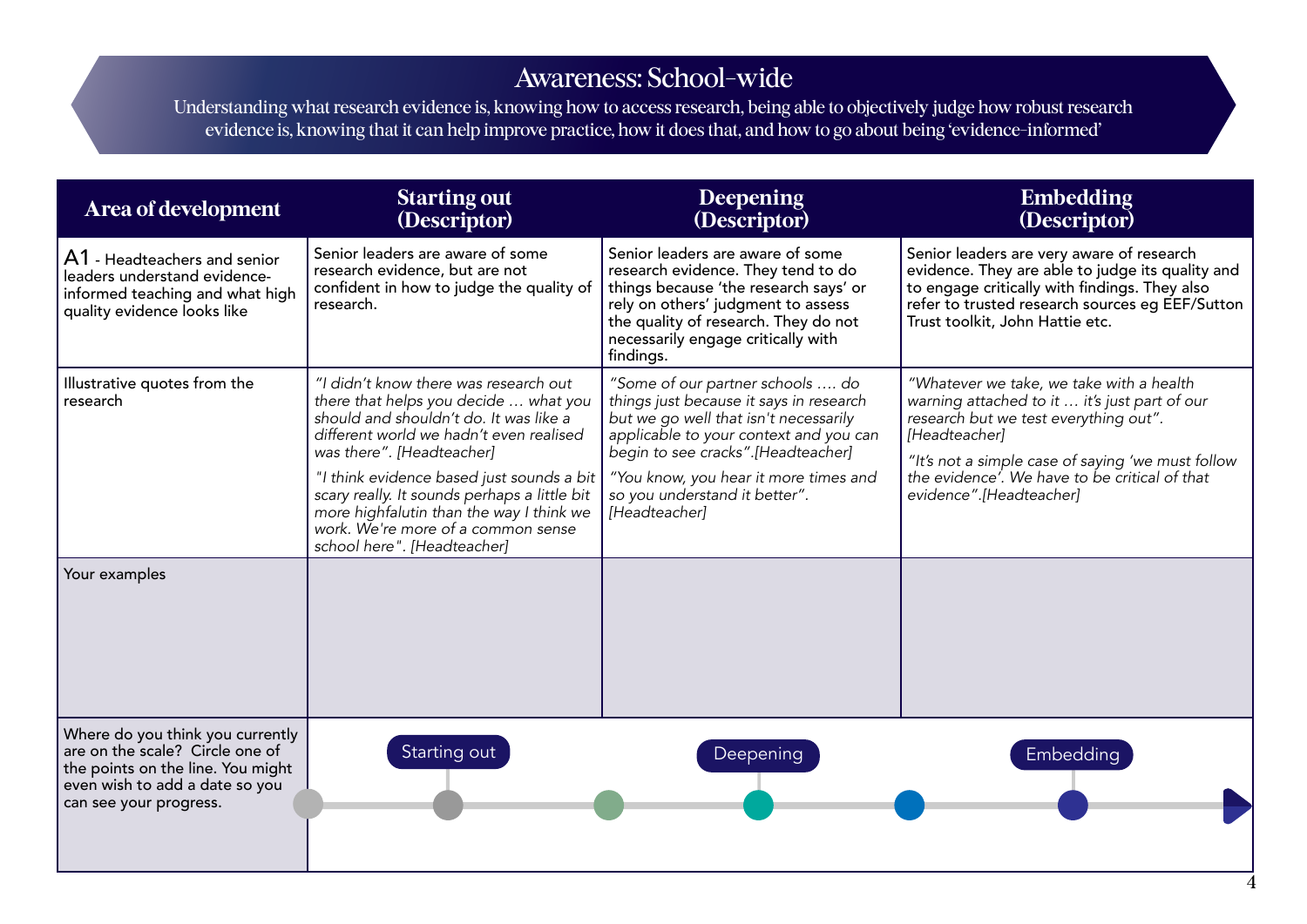| Area of development                                                                                                                                                  | <b>Starting out</b><br>(Descriptor)                                                                                                                                                                                                                                                                                                                              | Deepening<br>(Descriptor)                                                                                                                                                                                                                                                                                                                                                                     | <b>Embedding</b><br>(Descriptor)                                                                                                                                                                                                                                                                                                                                                            |
|----------------------------------------------------------------------------------------------------------------------------------------------------------------------|------------------------------------------------------------------------------------------------------------------------------------------------------------------------------------------------------------------------------------------------------------------------------------------------------------------------------------------------------------------|-----------------------------------------------------------------------------------------------------------------------------------------------------------------------------------------------------------------------------------------------------------------------------------------------------------------------------------------------------------------------------------------------|---------------------------------------------------------------------------------------------------------------------------------------------------------------------------------------------------------------------------------------------------------------------------------------------------------------------------------------------------------------------------------------------|
| A2 - Headteachers and senior<br>leaders understand how research<br>impacts upon practice                                                                             | Senior leaders understand how some<br>forms of evidence, especially data,<br>pupil voice, teacher feedback and<br>judgements of other leaders and<br>teachers, can be used to influence<br>change and improvement. They are less<br>clear about how research evidence can<br>be used to help change practice and<br>promote improvement.                         | Senior leaders have some understanding<br>of how research evidence can be used<br>to help change practice and promote<br>improvement. They might be aware<br>of research on aspects of teaching<br>and learning, but not of research on<br>how leaders lead change to develop<br>evidence-informed teaching. They don't<br>tend to consider how research findings<br>relate to their context. | Senior leaders actively seek out research<br>evidence that is likely to make a difference to<br>practice in their school. They consider critically<br>how it might relate to their own context.<br>This includes evidence related to teaching<br>and learning, and that concerned with the<br>leadership and other organisational conditions<br>to support practice change and improvement. |
| Illustrative quotes from the<br>research                                                                                                                             | "I think you do have to, to a degree,<br>find out what works in your school<br>context ". [Headteacher]<br>"[Evidence-informed teaching is] looking<br>for evidence that children are learning,<br>that they are actually putting what<br>you're teaching them into their work,<br>and then using that to assess where to<br>move onto next".<br>[Senior leader] | "I can see all the things we're not doing<br>and usingwe have a long way to go<br>[to be] a research informed community".<br>[Headteacher]                                                                                                                                                                                                                                                    | "We won't look at it [an intervention] if it hasn't<br>got an evidence base".<br>[Headteacher]<br>"There's  about 15  things happening in<br>classrooms which we believe through<br>looking at research through our own<br>experience will have a significant impact on<br>their progress". [Headteacher]                                                                                   |
| Your examples                                                                                                                                                        |                                                                                                                                                                                                                                                                                                                                                                  |                                                                                                                                                                                                                                                                                                                                                                                               |                                                                                                                                                                                                                                                                                                                                                                                             |
| Where do you think you currently<br>are on the scale? Circle one of<br>the points on the line. You might<br>even wish to add a date so you<br>can see your progress. | Starting out                                                                                                                                                                                                                                                                                                                                                     | Deepening                                                                                                                                                                                                                                                                                                                                                                                     | Embedding                                                                                                                                                                                                                                                                                                                                                                                   |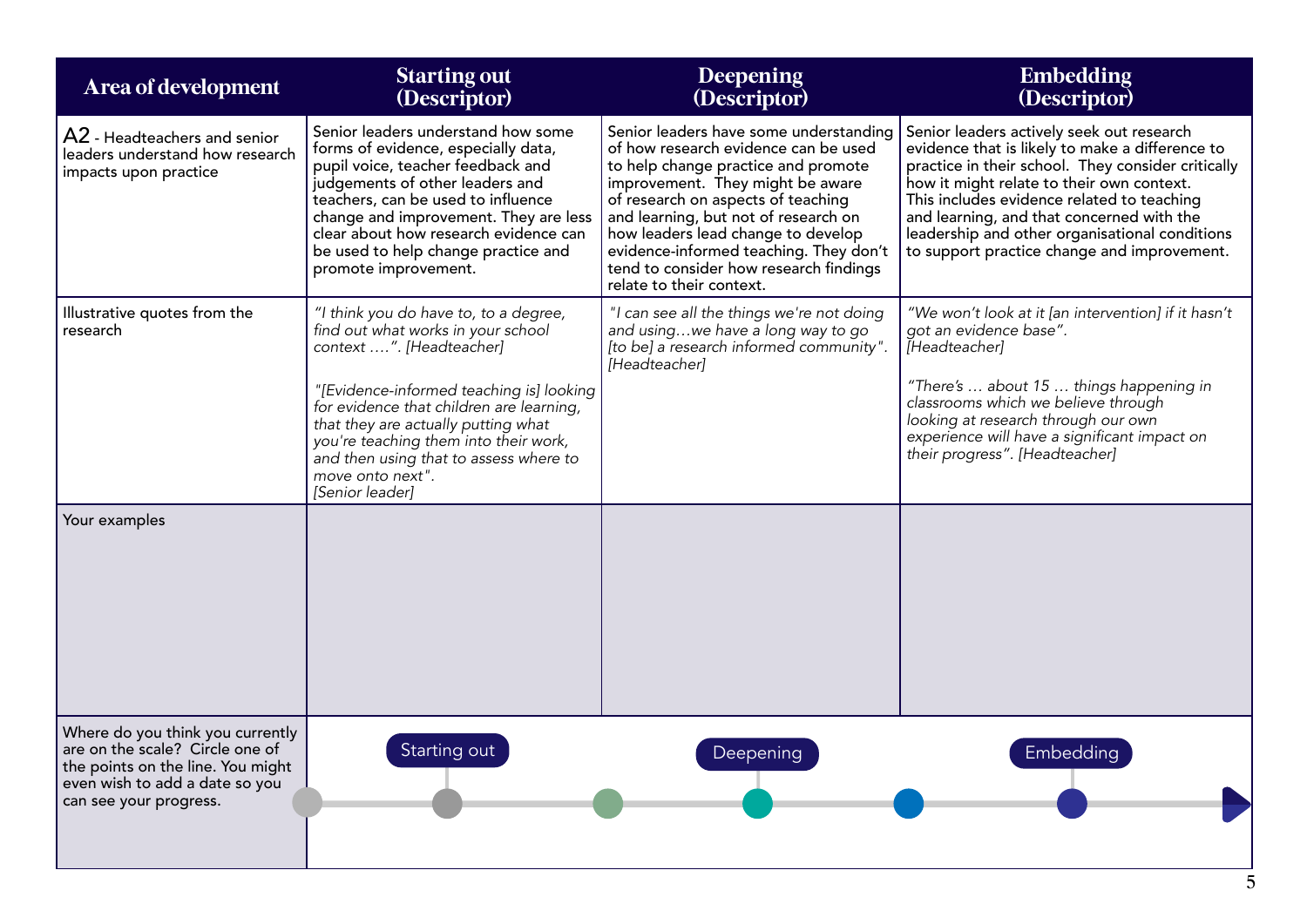| Area of development                                                                                                                                                  | <b>Starting out</b><br>(Descriptor)                                                                                                                                                                                                                                                                        | Deepening<br>(Descriptor)                                                                                                                                                                                                                                                                                    | <b>Embedding</b><br>(Descriptor)                                                                                                                                                                                                                                                                                                                                 |
|----------------------------------------------------------------------------------------------------------------------------------------------------------------------|------------------------------------------------------------------------------------------------------------------------------------------------------------------------------------------------------------------------------------------------------------------------------------------------------------|--------------------------------------------------------------------------------------------------------------------------------------------------------------------------------------------------------------------------------------------------------------------------------------------------------------|------------------------------------------------------------------------------------------------------------------------------------------------------------------------------------------------------------------------------------------------------------------------------------------------------------------------------------------------------------------|
| $\mathsf{A3}$ - Middle leaders understand<br>evidence-informed teaching<br>and how research impacts upon<br>practice                                                 | Few middle leaders are aware of<br>research evidence and its potential<br>impact. They are not confident in how<br>to judge the quality of research. There<br>is no focus on ensuring that middle<br>leaders are evidence-informed.                                                                        | Most middle leaders are aware<br>of research evidence and how it<br>can support practice change and<br>improvement. The school supports<br>research but doesn't make the link with<br>practice.                                                                                                              | Middle leaders are very aware of research<br>evidence, and actively seek out research<br>evidence that is likely to make a difference<br>to practice. They are able to judge research<br>quality and to engage critically with findings,<br>considering critically how it might relate to their<br>own context.                                                  |
| Illustrative quotes from the<br>research                                                                                                                             | "It's [evidence-informed teaching] tricky<br>to define". [Middle leader]<br>"I do still get the TESthat's probably<br>my main source [of evidence].<br>Occasionally the Head will circulate<br>something in TES but I'm not aware<br>of anyone else bringing anything in to<br>circulate". [Middle leader] | "his concern was that the attempt to<br>create a 'Reader's Digest' of research<br>might mean that teachers develop a<br>superficial understanding and 'tips and<br>tricks' approach rather than a deeper<br>commitment to developing their<br>pedagogical content knowledge and<br>expertise". [Headteacher] | "because so much of that is absolutely<br>fundamental and the foundation building blocks<br>of all teaching and learning, it needed all the<br>staff from all the Trust schools in the same<br>room at the same time doing the same thing to<br>introduce things, to move things forward, to get<br>everybody understanding where we're going".<br>[Headteacher] |
| Your examples                                                                                                                                                        |                                                                                                                                                                                                                                                                                                            |                                                                                                                                                                                                                                                                                                              |                                                                                                                                                                                                                                                                                                                                                                  |
| Where do you think you currently<br>are on the scale? Circle one of<br>the points on the line. You might<br>even wish to add a date so you<br>can see your progress. | Starting out                                                                                                                                                                                                                                                                                               | Deepening                                                                                                                                                                                                                                                                                                    | Embedding                                                                                                                                                                                                                                                                                                                                                        |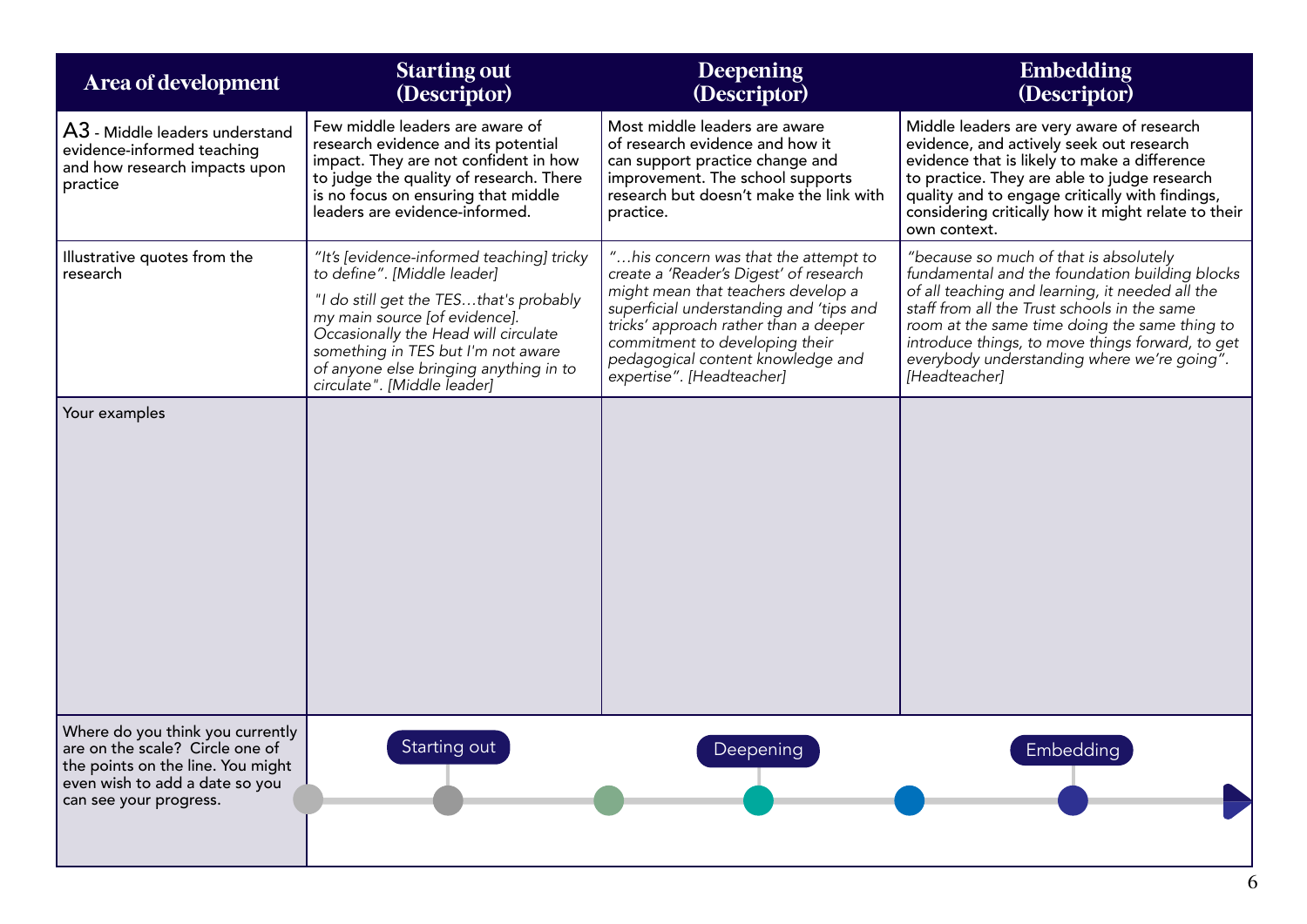## Engagement: School-wide

Thinking that it is important to draw on research evidence to inform and improve practice, and having conversations about the evidence.

| Area of development                                                                                                                                                  | <b>Starting out</b><br>(Descriptor)                                                                                                                                                                                                                                                                                                                                                      | Deepening<br>(Descriptor)                                                                                                                                                            | <b>Embedding</b><br>(Descriptor)                                                                                                                                                                                                                                                                                            |
|----------------------------------------------------------------------------------------------------------------------------------------------------------------------|------------------------------------------------------------------------------------------------------------------------------------------------------------------------------------------------------------------------------------------------------------------------------------------------------------------------------------------------------------------------------------------|--------------------------------------------------------------------------------------------------------------------------------------------------------------------------------------|-----------------------------------------------------------------------------------------------------------------------------------------------------------------------------------------------------------------------------------------------------------------------------------------------------------------------------|
| E1 - Headteachers and senior<br>leaders actively promote<br>evidence-informed practice                                                                               | Senior leaders generally take little<br>notice of research, preferring to<br>promote and support initiatives and<br>developments that are based on their<br>own and colleagues' experience.                                                                                                                                                                                              | Senior leaders value research evidence<br>but prioritise teacher observations/<br>experience over external research,<br>emphasising the need for strongly<br>context- specific data. | External research evidence is highly valued.<br>Senior leaders are enthusiastic promoters and<br>supporters of evidence-informed teaching,<br>communicating its importance formally and<br>informally (website, in conversation, meetings<br>etc). They explain how and why evidence is<br>used and how impact is assessed. |
| Illustrative quotes from the<br>research                                                                                                                             | "You pick up lots of bits from all over<br>and you can't identify in the end why                                                                                                                                                                                                                                                                                                         | "We are sowing little seeds of thought<br>about research". [Headteacher]                                                                                                             | "I am layering in those [research] references all<br>the time". [Headteacher]                                                                                                                                                                                                                                               |
|                                                                                                                                                                      | you've gone forward a certain way. You<br>pick up things from various places and<br>then amalgamate them". [Headteacher]<br>"Teachers haven't got the energy to<br>think about research evidence or more<br>pieces of paper. They might look at<br>it, they might read it, but they're not<br>going to think about it. Dialogue is<br>less frightening, more engaging".<br>[Headteacher] | "[We use] classroom observations<br>of good practice and contact with<br>other schools for new ideas and trial<br>them before developing their policy".<br>[Headteacher]             | "There's an expectation at all levels that<br>decisions should be evidence-informed".<br>[Teacher]                                                                                                                                                                                                                          |
| Your examples                                                                                                                                                        |                                                                                                                                                                                                                                                                                                                                                                                          |                                                                                                                                                                                      |                                                                                                                                                                                                                                                                                                                             |
| Where do you think you currently<br>are on the scale? Circle one of<br>the points on the line. You might<br>even wish to add a date so you<br>can see your progress. | Starting out                                                                                                                                                                                                                                                                                                                                                                             | Deepening                                                                                                                                                                            | Embedding                                                                                                                                                                                                                                                                                                                   |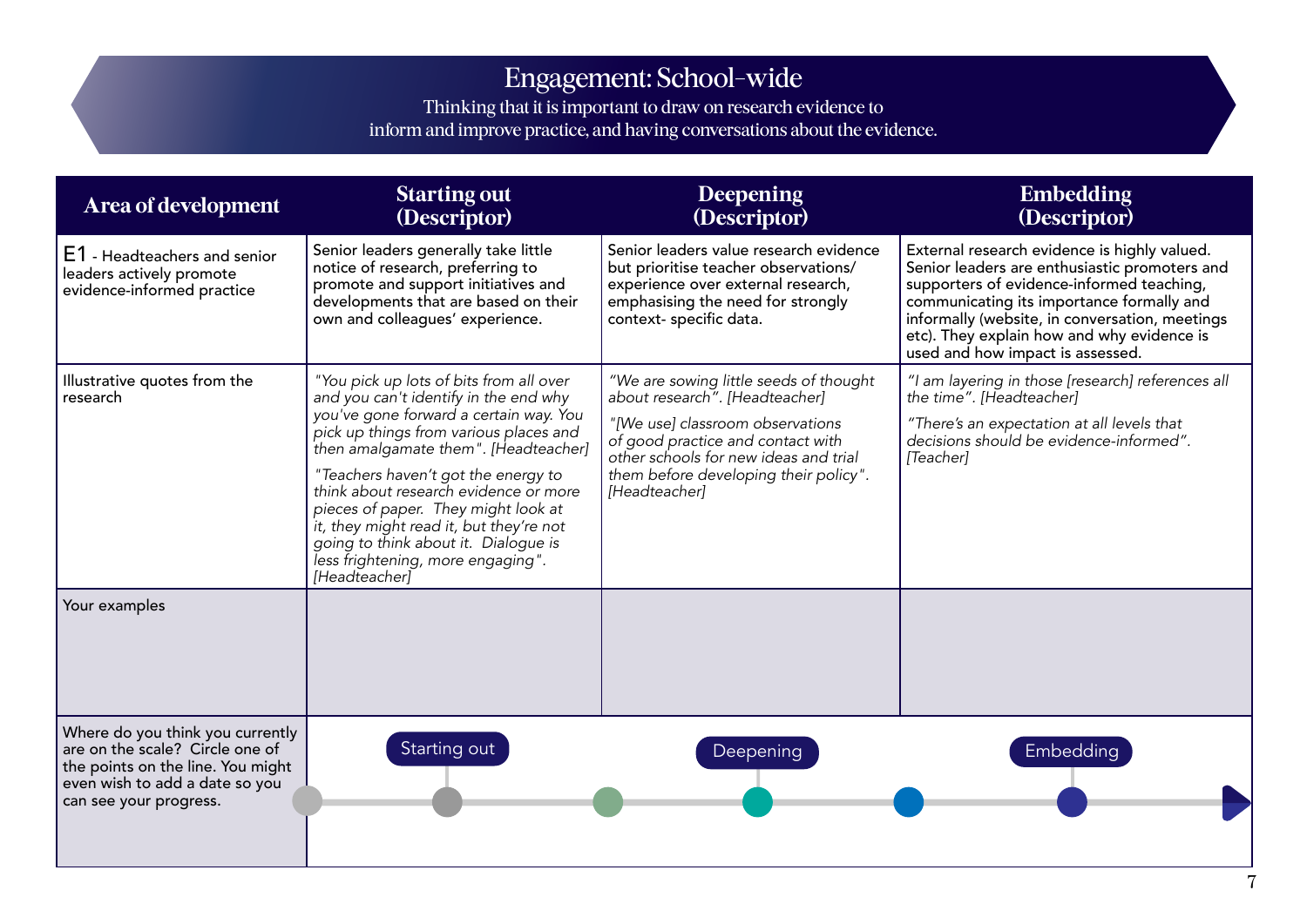| Area of development                                                                                                                                                  | <b>Starting out</b><br>(Descriptor)                                                                                                                                                                                                                                                                                               | <b>Deepening</b><br>(Descriptor)                                                                                                                                                                                                        | <b>Embedding</b><br>(Descriptor)                                                                                                                                                                                                                                                                                                                        |
|----------------------------------------------------------------------------------------------------------------------------------------------------------------------|-----------------------------------------------------------------------------------------------------------------------------------------------------------------------------------------------------------------------------------------------------------------------------------------------------------------------------------|-----------------------------------------------------------------------------------------------------------------------------------------------------------------------------------------------------------------------------------------|---------------------------------------------------------------------------------------------------------------------------------------------------------------------------------------------------------------------------------------------------------------------------------------------------------------------------------------------------------|
| E2 - There are school-wide<br>conversations about evidence                                                                                                           | In staff meetings and the staffroom,<br>talk about teaching and learning issues<br>rarely includes discussing research<br>evidence. There are few conversations<br>about the impact of using evidence on<br>practice and pupil outcomes.                                                                                          | Research is sometimes discussed in staff<br>meetings and informal conversation, but<br>this is unsystematic and inconsistent,<br>and often shallow, linked to some school<br>priorities or some departments and<br>individual teachers. | Leaders ensure that talk about evidence<br>permeates formal and informal conversations<br>about teaching and learning. Staff frequently<br>use phrases like "the evidence shows that",<br>and questions such as "what does the evidence<br>show?" Staff are able to talk about the impact<br>of using evidence on their practice and pupil<br>outcomes. |
| Illustrative quotes from the<br>research                                                                                                                             | "A lot of teachers from this school<br>will talk to other teachers  these kinds<br>of things get passed around about<br>what works or what doesn't work<br>Sometimes I'm not sure how useful it is<br>actually. It's probably quite a long way<br>from what I'd hope would be good,<br>evidence-based practice".<br>[Headteacher] | "I know the Reception teacher has done<br>some research into which assessment<br>tool to use for the Foundation stage<br>because that's all changed" [Middle<br>leader]                                                                 | "If we don't say 'here is the evidence' they'd<br>[staff] say  'where's the evidence?'!"<br>[Headteacher]                                                                                                                                                                                                                                               |
| Your examples                                                                                                                                                        |                                                                                                                                                                                                                                                                                                                                   |                                                                                                                                                                                                                                         |                                                                                                                                                                                                                                                                                                                                                         |
| Where do you think you currently<br>are on the scale? Circle one of<br>the points on the line. You might<br>even wish to add a date so you<br>can see your progress. | Starting out                                                                                                                                                                                                                                                                                                                      | Deepening                                                                                                                                                                                                                               | Embedding                                                                                                                                                                                                                                                                                                                                               |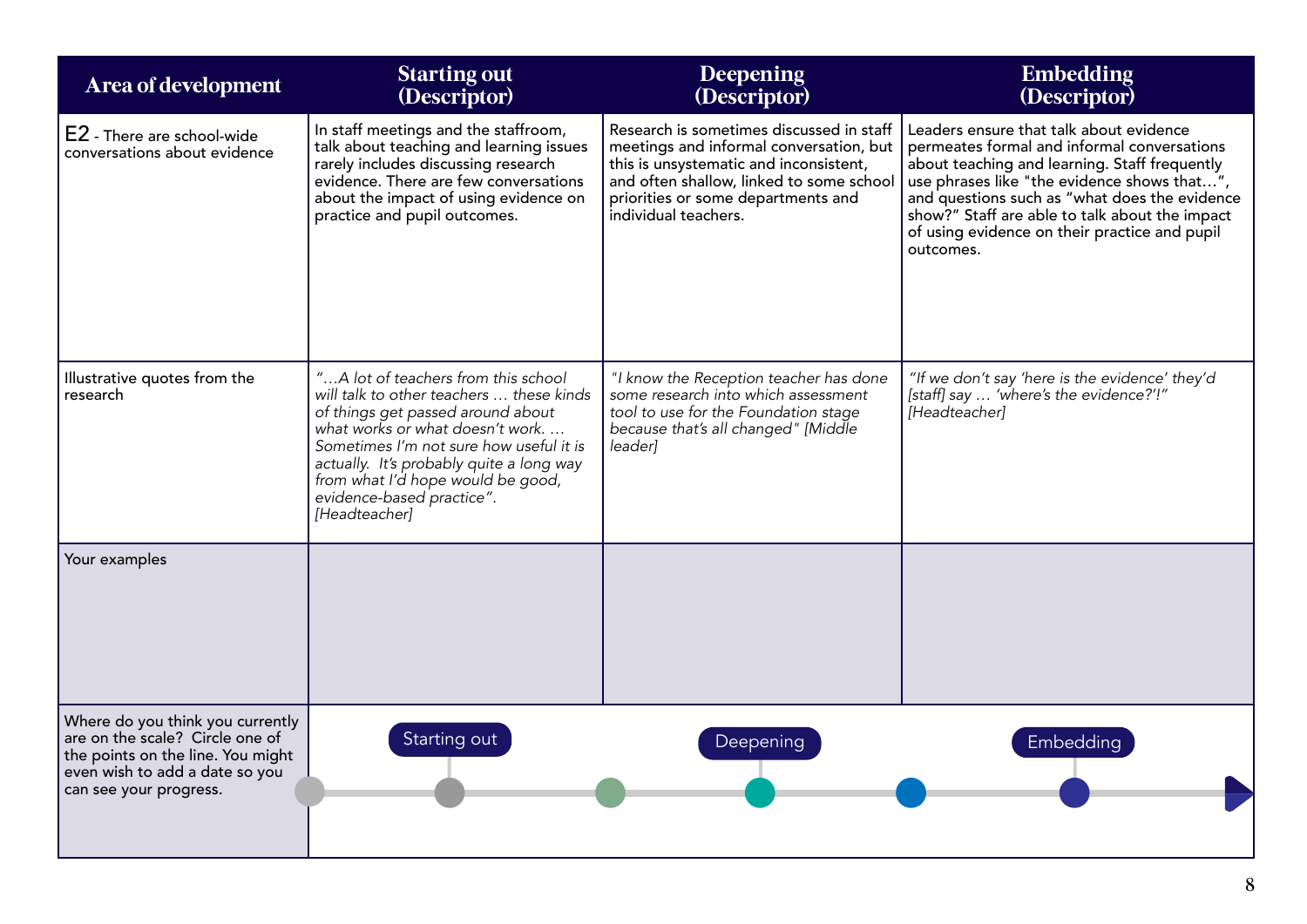| <b>Area of development</b>                                                                                                                                           | <b>Starting out</b><br>(Descriptor)                                                                  | Deepening<br>(Descriptor)                                                                                                                                                                                                                                        | <b>Embedding</b><br>(Descriptor)                                                                                                                                                                                                                                |
|----------------------------------------------------------------------------------------------------------------------------------------------------------------------|------------------------------------------------------------------------------------------------------|------------------------------------------------------------------------------------------------------------------------------------------------------------------------------------------------------------------------------------------------------------------|-----------------------------------------------------------------------------------------------------------------------------------------------------------------------------------------------------------------------------------------------------------------|
| E3 - School policies and plans<br>promote evidence-informed<br>practice                                                                                              | No or little reference is made to use of<br>evidence in school policies and plans.                   | Some school plans and policies refer<br>to use of evidence, but it is not<br>widespread.                                                                                                                                                                         | It is a strategic priority to promote evidence-<br>informed teaching in the school. Development<br>plan content, succession planning, assessment<br>policies etc. are all heavily influenced by and<br>reference research.                                      |
| Illustrative quotes from the<br>research                                                                                                                             | "We have no policies [relating to<br>evidence as I am] mindful of staff<br>workloads". [Headteacher] | "Most teachers are happy if they know<br>that there is a strong evidential base at a<br>policy making level. They don't feel on<br>a personal level that they've got the time<br>or the willingness to engage directly with<br>research evidence". [Headteacher] | "Our homework, home learning policy, our<br>feedback policy, strategically they're robustly<br>evidence-informed so we know that there'll be a<br>kind of, a bare minimum in terms of expectations<br>that departments implement those". [Research<br>director] |
| Your examples                                                                                                                                                        |                                                                                                      |                                                                                                                                                                                                                                                                  |                                                                                                                                                                                                                                                                 |
| Where do you think you currently<br>are on the scale? Circle one of<br>the points on the line. You might<br>even wish to add a date so you<br>can see your progress. | Starting out                                                                                         | <b>Deepening</b>                                                                                                                                                                                                                                                 | <b>Embedding</b>                                                                                                                                                                                                                                                |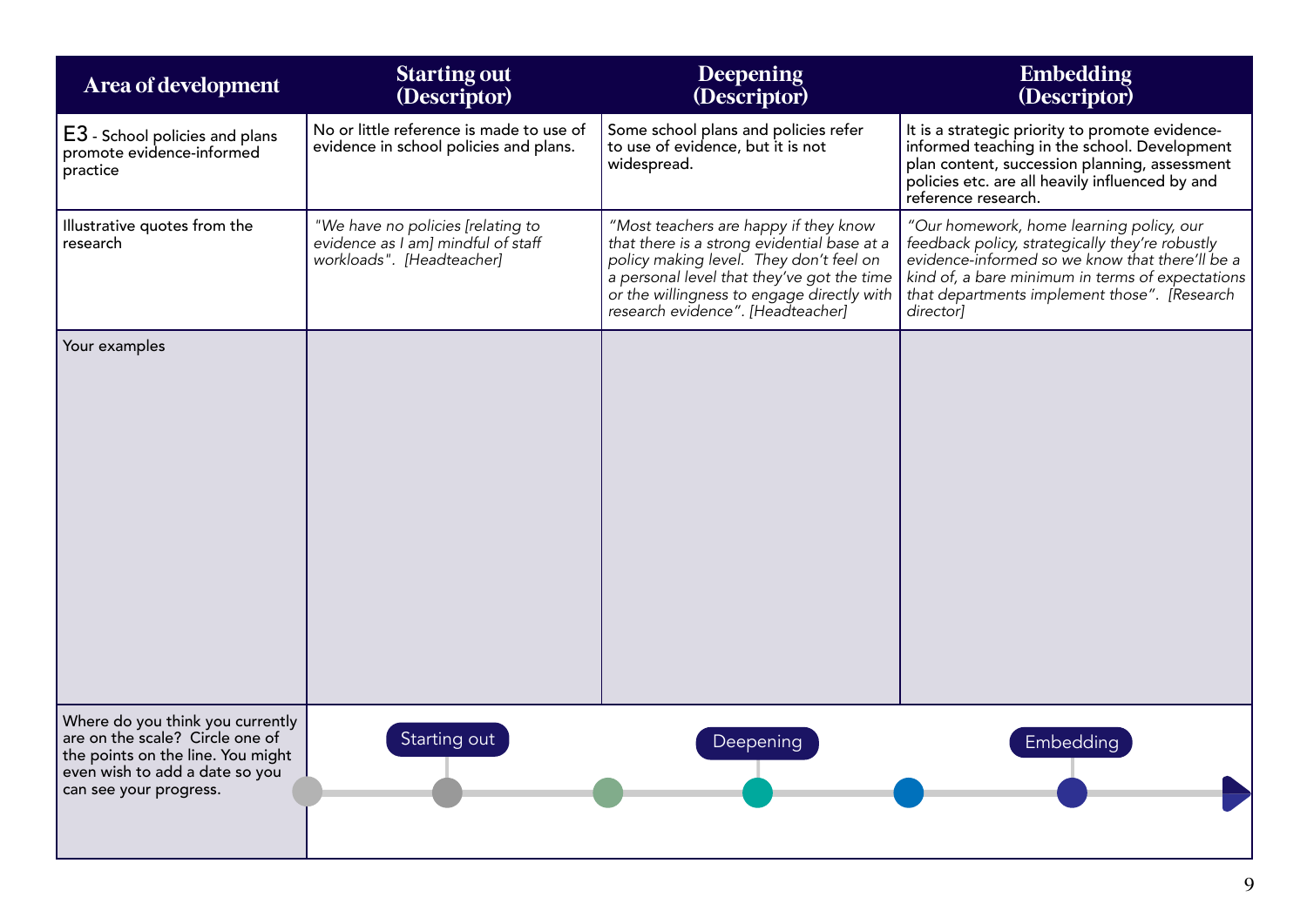| Area of development                                                                                                                                                  | <b>Starting out</b><br>(Descriptor)                                                                                                                                                                                                                                                                                                                                                | <b>Deepening</b><br>(Descriptor)                                                                                                                                                                                                                                                                                                                | <b>Embedding</b><br>(Descriptor)                                                                                                                                                                                                                                                                                                                                       |
|----------------------------------------------------------------------------------------------------------------------------------------------------------------------|------------------------------------------------------------------------------------------------------------------------------------------------------------------------------------------------------------------------------------------------------------------------------------------------------------------------------------------------------------------------------------|-------------------------------------------------------------------------------------------------------------------------------------------------------------------------------------------------------------------------------------------------------------------------------------------------------------------------------------------------|------------------------------------------------------------------------------------------------------------------------------------------------------------------------------------------------------------------------------------------------------------------------------------------------------------------------------------------------------------------------|
| E4 - School-wide leadership and<br>evidence-champions exist                                                                                                          | No formal roles exist to promote and<br>support evidence-informed teaching,<br>and no-one on staff is designated or<br>available to help access resources, or<br>'champions' it.                                                                                                                                                                                                   | Some roles include informal<br>expectations to use forms of evidence,<br>but research evidence is not explicitly<br>identified.                                                                                                                                                                                                                 | The school has at least one designated person<br>- champion, research director, member of the<br>senior team, middle leader(s) etc. - who is<br>seen as a 'go to' person to access research.<br>Champions provide a range of services e.g.<br>they collate evidence on relevant, useful and<br>interesting topics, present summaries, support<br>enquiry projects etc. |
| Illustrative quotes from the<br>research                                                                                                                             | "As Head, I read Ofsted evaluation<br>schedules because it ties into relevant<br>researchand Sutton Trust is important<br>to engage with. Inset day providers<br>might use that research to focus on how<br>that looks in practice. [There are] no<br>other expectations on staff - only twice<br>have I given teachers an article and<br>directed them to read it". [Headteacher] | "Internally certain senior staff are very<br>passionate about certain things, e.g.<br>very influenced by Carol Dweck's work<br>on growth mindsets. Evidence comes<br>through the Twitter connections -<br>that's been very influential and I think<br>I've changed my mind on a lot of<br>things about what good practice is".<br>[Headteacher] | "The research champions in school are vetting<br>the material as they go".<br>[Headteacher]<br>"A more formalrole has been ensuring that<br>the CPD model is well informed by research<br>evidence". [Headteacher]                                                                                                                                                     |
| Your examples                                                                                                                                                        |                                                                                                                                                                                                                                                                                                                                                                                    |                                                                                                                                                                                                                                                                                                                                                 |                                                                                                                                                                                                                                                                                                                                                                        |
| Where do you think you currently<br>are on the scale? Circle one of<br>the points on the line. You might<br>even wish to add a date so you<br>can see your progress. | Starting out                                                                                                                                                                                                                                                                                                                                                                       | Deepening                                                                                                                                                                                                                                                                                                                                       | <b>Embedding</b>                                                                                                                                                                                                                                                                                                                                                       |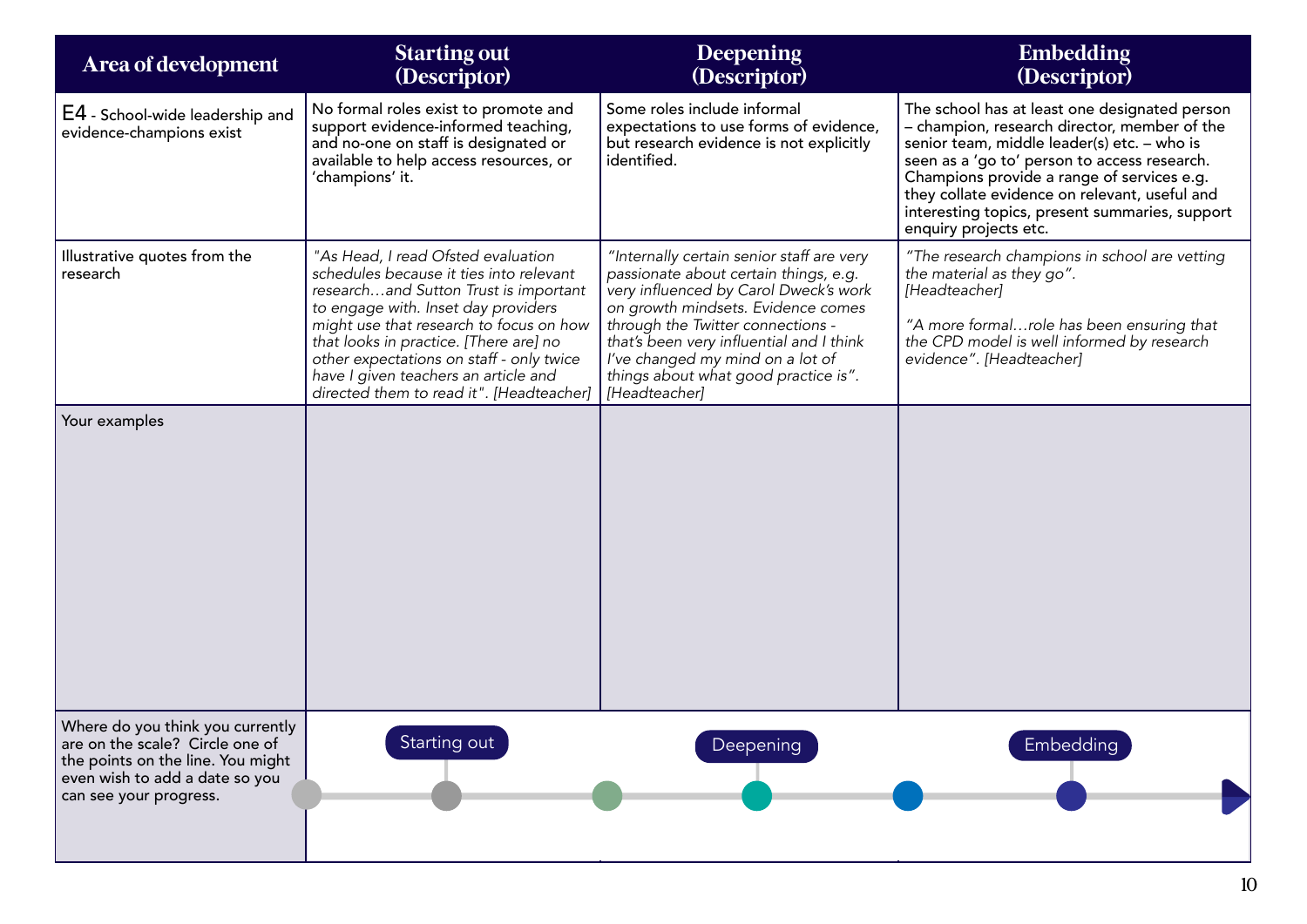| Area of development                                                                                                                                                  | <b>Starting out</b><br>(Descriptor)                                                                                                                                                                                                                                                                                                                               | <b>Deepening</b><br>(Descriptor)                                                                                                                                                                                                                                                                                                                       | <b>Embedding</b><br>(Descriptor)                                                                                                                                                                                                                                                          |
|----------------------------------------------------------------------------------------------------------------------------------------------------------------------|-------------------------------------------------------------------------------------------------------------------------------------------------------------------------------------------------------------------------------------------------------------------------------------------------------------------------------------------------------------------|--------------------------------------------------------------------------------------------------------------------------------------------------------------------------------------------------------------------------------------------------------------------------------------------------------------------------------------------------------|-------------------------------------------------------------------------------------------------------------------------------------------------------------------------------------------------------------------------------------------------------------------------------------------|
| E5 - Middle leaders actively<br>promote evidence-informed<br>teaching                                                                                                | Few middle leaders display particular<br>interest in evidence-informed teaching.                                                                                                                                                                                                                                                                                  | Some middle leaders promote evidence-<br>informed teaching within their teams,<br>but this is self-led and not widespread.                                                                                                                                                                                                                             | Middle leaders are proactive and enthusiastic<br>in promoting and supporting evidence-led<br>teaching amongst and across their teams.                                                                                                                                                     |
| Illustrative quotes from the<br>research                                                                                                                             | "I think a lot of the things we do in this<br>school seem to work for our children,<br>whereas if things were perhaps not<br>going quite so well, I might be a<br>bit more willing to try new things if<br>things were not working, I think I'd be<br>more willing to try new things without<br>necessarily needing the evidence to be<br>there". [Middle leader] | "We're probably quite a long way from<br>that [widely promoting evidence use]. As<br>a school we are trying to push it more;<br>interested people are more involved -<br>they are then feeding into debates and<br>INSET pushes, that then hopefully is<br>filtering down to people's consciousness<br>into their teaching habits". [Middle<br>leader] | "[Based on research findings] We have a team of<br>coaches who develop and plan the training<br>and then we try and embed evaluation from the<br>start". [Headteacher]<br>"Middle leaders talk amongst themselves about<br>having a targeted [evidence-informed] focus".<br>[Headteacher] |
| Your examples                                                                                                                                                        |                                                                                                                                                                                                                                                                                                                                                                   |                                                                                                                                                                                                                                                                                                                                                        |                                                                                                                                                                                                                                                                                           |
| Where do you think you currently<br>are on the scale? Circle one of<br>the points on the line. You might<br>even wish to add a date so you<br>can see your progress. | Starting out                                                                                                                                                                                                                                                                                                                                                      | Deepening                                                                                                                                                                                                                                                                                                                                              | <b>Embedding</b>                                                                                                                                                                                                                                                                          |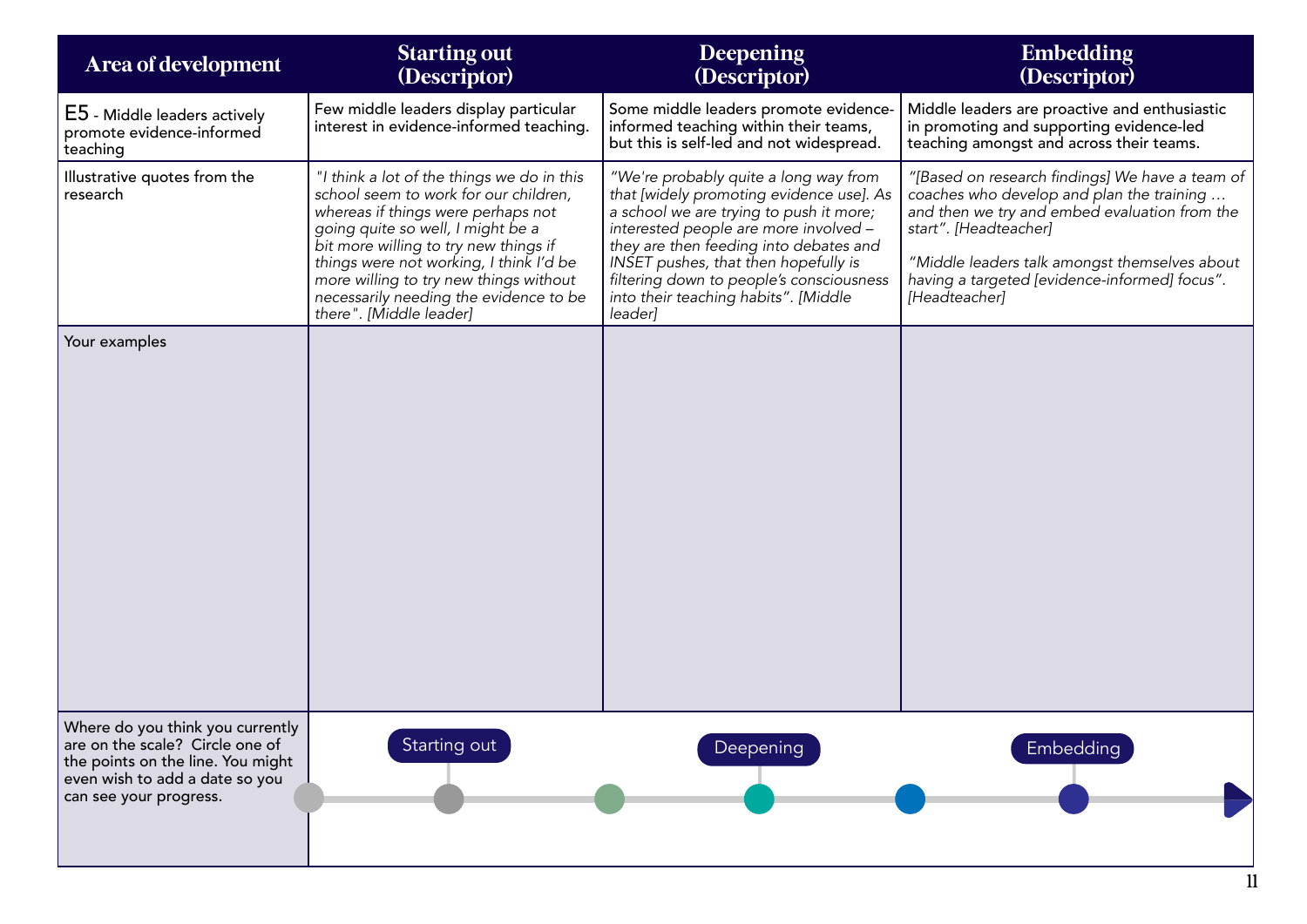| Area of development                                                                                                                                                  | <b>Starting out</b><br>(Descriptor)                                                                                                                                                                                                                                  | <b>Deepening</b><br>(Descriptor)                                                                                                                                                                                                                                                                                                                                    | <b>Embedding</b><br>(Descriptor)                                                                                                                                                                                                                                                                                                                                       |
|----------------------------------------------------------------------------------------------------------------------------------------------------------------------|----------------------------------------------------------------------------------------------------------------------------------------------------------------------------------------------------------------------------------------------------------------------|---------------------------------------------------------------------------------------------------------------------------------------------------------------------------------------------------------------------------------------------------------------------------------------------------------------------------------------------------------------------|------------------------------------------------------------------------------------------------------------------------------------------------------------------------------------------------------------------------------------------------------------------------------------------------------------------------------------------------------------------------|
| E6 - Schools develop<br>partnerships with external<br>researchers/critical friends to<br>support research use                                                        | Beyond initial teacher education links,<br>there are few school-level evidence-<br>focused connections with researchers or<br>other external critical friends to support<br>research use.                                                                            | Some staff have links with external<br>researchers, but this engagement is not<br>systematic or widely shared across the<br>school.                                                                                                                                                                                                                                 | The school has direct research links with local<br>and/or other universities and/or research<br>organisations. External researchers provide<br>support, help build capacity and offer critical<br>friendship. Leaders follow academics and<br>external research champions online (Twitter,<br>blogs), and may have developed a relationship<br>with leading academics. |
| Illustrative quotes from the<br>research                                                                                                                             | "No [external research partnerships]<br>- just that occasion last year when we<br>shared ideas and practice. The energy<br>is put into helping schools get out of<br>Requiring Improvement rather than<br>research and how we can grow and<br>learn". [Headteacher]. | "When we take part in things like<br>Closing the Gap, we're administering it<br>for the benefit of external researchers<br>rather than what we can do in our own<br>area. The Teaching School tries to share<br>information. We had a fair but only<br>trainee teachers attended - teachers<br>are too busy doing other things they<br>prioritised". [Headteacher]. | "All of our research projects have critical<br>friends. We say: 'we're coming up with these<br>findings. How does that stand from your point<br>of view?" [Headteacher]                                                                                                                                                                                                |
| Your examples                                                                                                                                                        |                                                                                                                                                                                                                                                                      |                                                                                                                                                                                                                                                                                                                                                                     |                                                                                                                                                                                                                                                                                                                                                                        |
| Where do you think you currently<br>are on the scale? Circle one of<br>the points on the line. You might<br>even wish to add a date so you<br>can see your progress. | Starting out                                                                                                                                                                                                                                                         | Deepening                                                                                                                                                                                                                                                                                                                                                           | Embedding                                                                                                                                                                                                                                                                                                                                                              |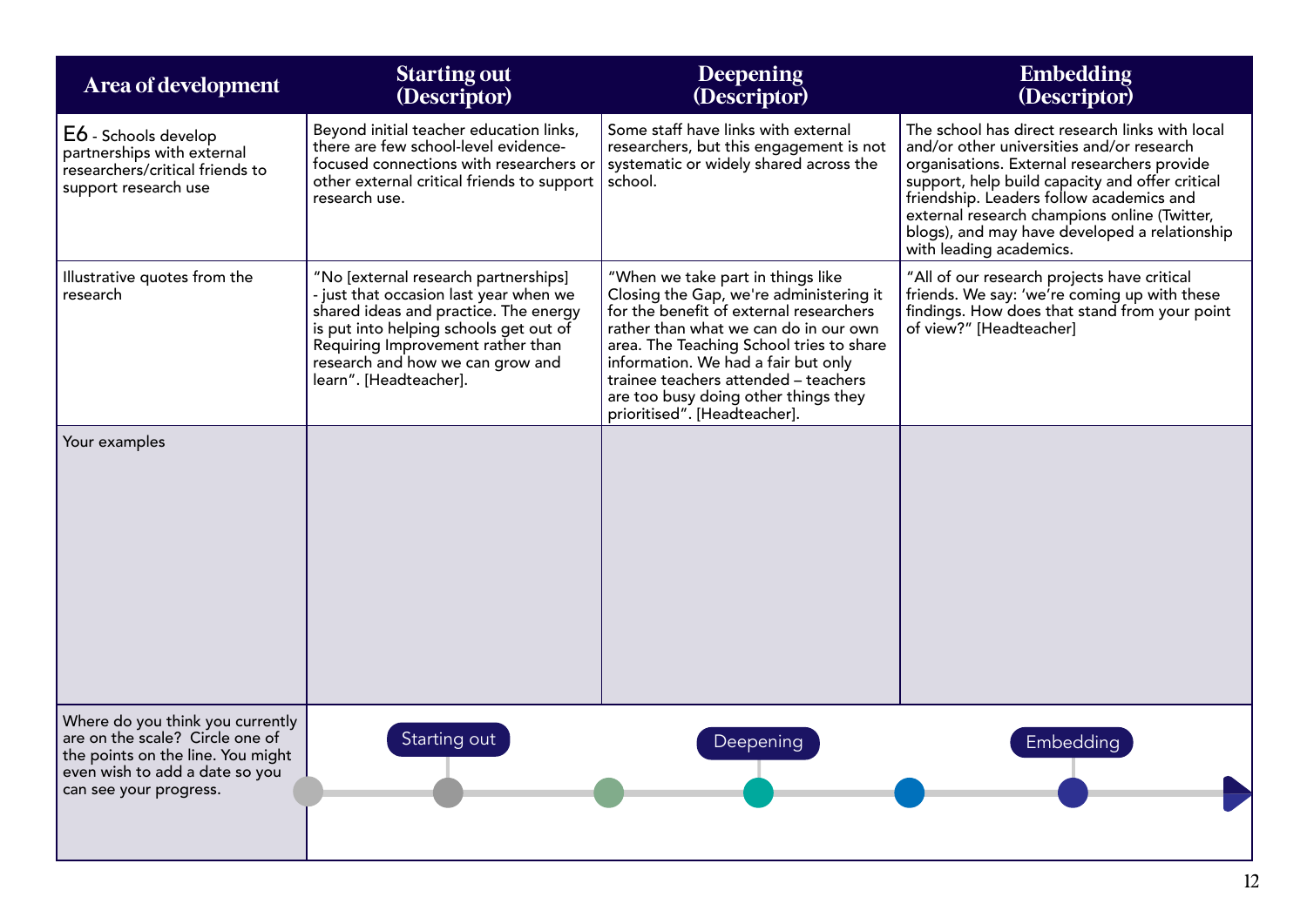## Use: School-wide

Any activity where research evidence is actively used to investigate and change practice.

| Area of development                                                                                                                                                  | <b>Starting out</b><br>(Descriptor)                                                                                                                    | <b>Deepening</b><br>(Descriptor)                                                                                                                                                       | <b>Embedding</b><br>(Descriptor)                                                                                                                                                                                                                                                                                                             |
|----------------------------------------------------------------------------------------------------------------------------------------------------------------------|--------------------------------------------------------------------------------------------------------------------------------------------------------|----------------------------------------------------------------------------------------------------------------------------------------------------------------------------------------|----------------------------------------------------------------------------------------------------------------------------------------------------------------------------------------------------------------------------------------------------------------------------------------------------------------------------------------------|
| U1 - R&D/collaborative enquiry<br>processes and projects are used<br>to address strategic improvement<br>priorities                                                  | R&D/collaborative enquiry processes<br>are limited. Small scale projects are<br>commenced but not used to address<br>strategic improvement priorities. | Moderate R&D/collaborative enquiry<br>processes and projects are underway.<br>Findings are used to address strategic<br>improvement priorities.                                        | A high level of R&D/collaborative enquiry<br>processes and projects are taking place.<br>Findings, whether positive or negative are<br>always used to address strategic improvement<br>priorities.                                                                                                                                           |
| Illustrative quotes from the<br>research                                                                                                                             | "[We have] partnerships with other<br>schools but not looking at specific<br>research". [Headteacher]                                                  | "Oh, it's been brilliant [evidence-<br>informed small scale, classroom focused<br>enquiry], the teachers have really<br>enjoyed it and got very passionate about<br>it". [Headteacher] | "Every year group  is working on something to<br>do with writing which they feel is relevant to their<br>particular year group and  we take all these<br>findings and as the leadership team we look at<br>what we think is strong as evidence and that<br>becomes part of our improvement plan for the<br>following year".<br>[Headteacher] |
| Your examples                                                                                                                                                        |                                                                                                                                                        |                                                                                                                                                                                        |                                                                                                                                                                                                                                                                                                                                              |
| Where do you think you currently<br>are on the scale? Circle one of<br>the points on the line. You might<br>even wish to add a date so you<br>can see your progress. | Starting out                                                                                                                                           | Deepening                                                                                                                                                                              | Embedding                                                                                                                                                                                                                                                                                                                                    |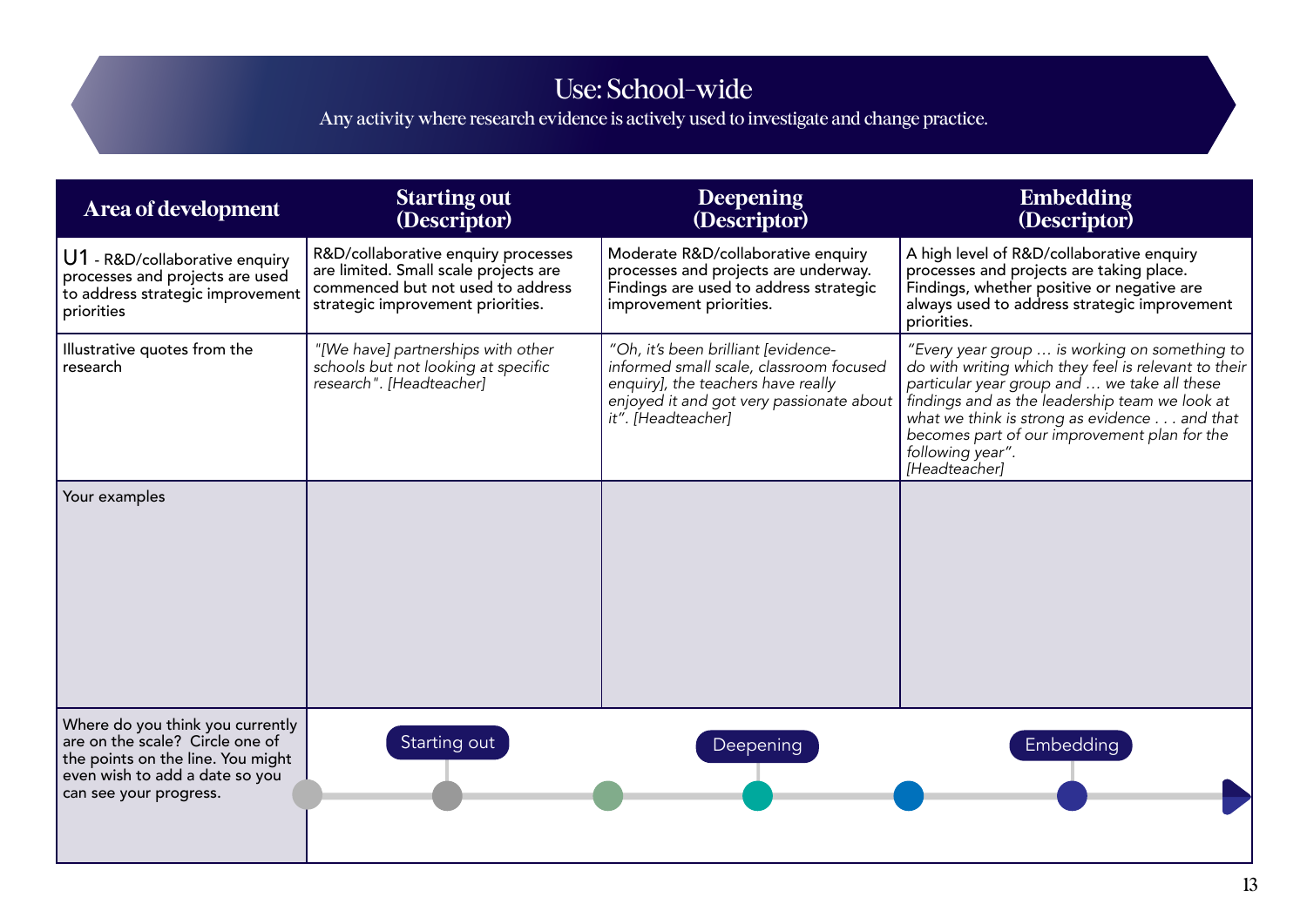| Area of development                                                                                                                                                  | <b>Starting out</b><br>(Descriptor)                                                                                                                                                            | <b>Deepening</b><br>(Descriptor)                                                                                                                                                                                                                                                                                                                 | <b>Embedding</b><br>(Descriptor)                                                                                                                                                                                                                     |
|----------------------------------------------------------------------------------------------------------------------------------------------------------------------|------------------------------------------------------------------------------------------------------------------------------------------------------------------------------------------------|--------------------------------------------------------------------------------------------------------------------------------------------------------------------------------------------------------------------------------------------------------------------------------------------------------------------------------------------------|------------------------------------------------------------------------------------------------------------------------------------------------------------------------------------------------------------------------------------------------------|
| U2 - Structures are put in place<br>to support evidence use                                                                                                          | Very few structures are put in place<br>to support evidence use. There is<br>little in the way of time, resources etc.<br>available.                                                           | Some structures are put in place to<br>support evidence use e.g. time/cover/<br>resources/ libraries/invited speakers/<br>subscribing to digests or organisations<br>providing access to research articles.                                                                                                                                      | Many structures are put in place to make<br>research accessible and available and support<br>its use e.g. time/cover, resources/libraries/<br>invited speakers/ subscribing to digests or<br>organisations providing access to research<br>articles. |
| Illustrative quotes from the<br>research                                                                                                                             | "I'm not sure there's an awful lot that<br>we do, other than the fact that we ask<br>the questions a lot I think these things<br>take time and teachers are incredibly<br>busy." [Headteacher] | "We have 5 lead teachers across the<br>federation. [Instead of random training<br>courses], we've put the money into<br>this school-based research type way of<br>working. Leads run a research group<br>with 2 or 3 other teachers involved.<br>We always use non pupil days for<br>research/evidence as the starting point".<br>[Headteacher]. | "We have a whole school professional<br>learning forum, every teacher is part of weekly<br>meetingsbite sized, 100% coverage. Each<br>department has its own relevant subject<br>twitter feed; lessons study trials are planned."<br>[Headteacher]   |
| Your examples                                                                                                                                                        |                                                                                                                                                                                                |                                                                                                                                                                                                                                                                                                                                                  |                                                                                                                                                                                                                                                      |
| Where do you think you currently<br>are on the scale? Circle one of<br>the points on the line. You might<br>even wish to add a date so you<br>can see your progress. | Starting out                                                                                                                                                                                   | Deepening                                                                                                                                                                                                                                                                                                                                        | Embedding                                                                                                                                                                                                                                            |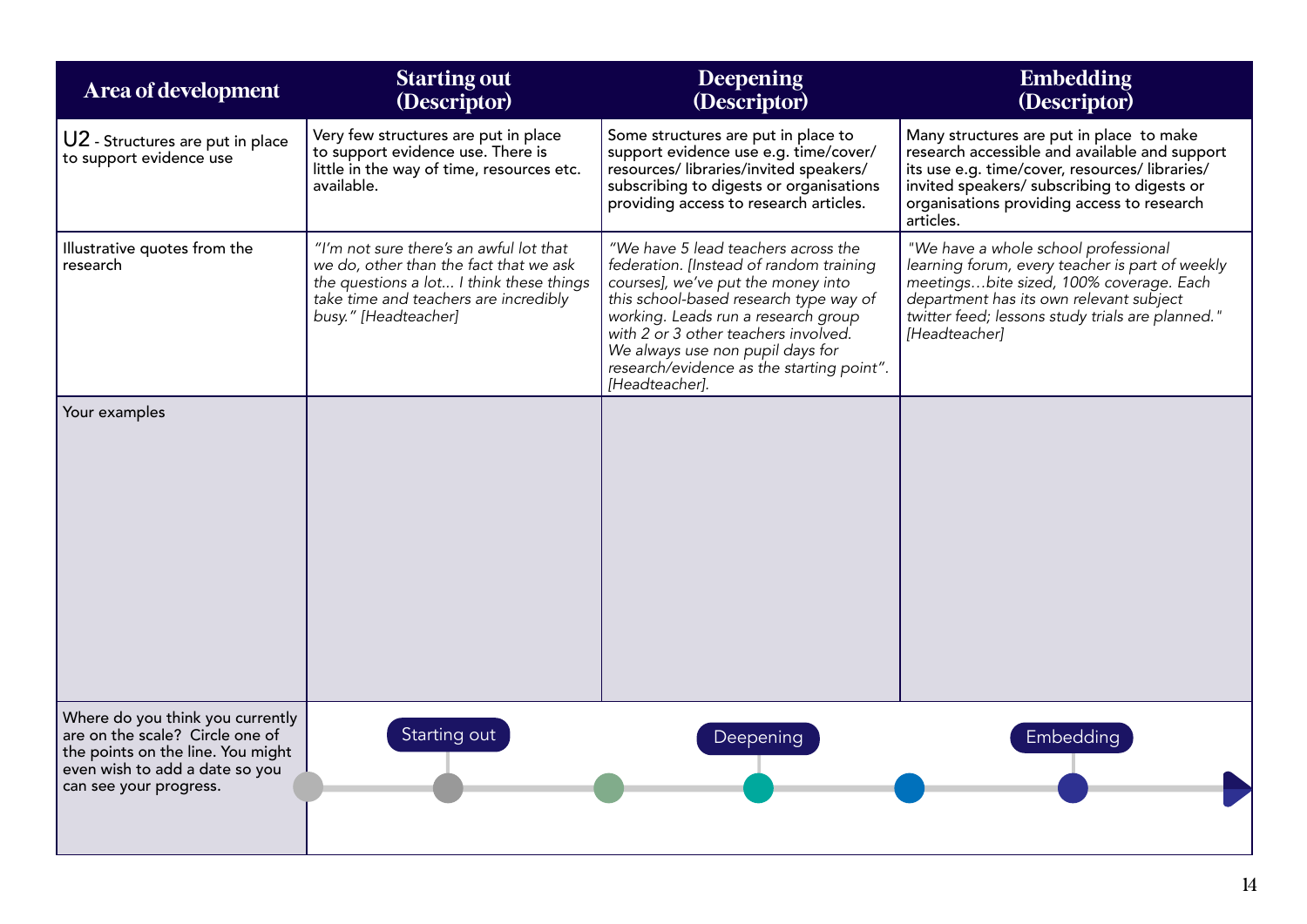| Area of development                                                                                                                                                  | <b>Starting out</b><br>(Descriptor)                                                                                                                                                                                                                                            | Deepening<br>(Descriptor)                                                                                                                                                                                                                                                       | <b>Embedding</b><br>(Descriptor)                                                                                                                                                                                                                                                                                                                                                   |
|----------------------------------------------------------------------------------------------------------------------------------------------------------------------|--------------------------------------------------------------------------------------------------------------------------------------------------------------------------------------------------------------------------------------------------------------------------------|---------------------------------------------------------------------------------------------------------------------------------------------------------------------------------------------------------------------------------------------------------------------------------|------------------------------------------------------------------------------------------------------------------------------------------------------------------------------------------------------------------------------------------------------------------------------------------------------------------------------------------------------------------------------------|
| U3 - Middle leaders are<br>supported to promote and<br>support evidence use                                                                                          | Most middle leaders do not actively<br>support evidence use in their<br>teams. There is no support from the<br>headteacher or senior leaders for those<br>who do.                                                                                                              | Some middle leaders encourage<br>evidence use in their teams. Where they<br>do, the headteacher or senior leaders<br>provide them with support for this.                                                                                                                        | Middle leaders are encouraged and expected<br>to lead on school development plan priorities,<br>including evidence-related actions, to look for,<br>read and translate research for staff, guide<br>development and discussion with staff. They are<br>supported through a school research evidence<br>culture, CPD/twilight meetings etc.                                         |
| Illustrative quotes from the<br>research                                                                                                                             | "It's down to me to see what's working<br>and what we can implement  it's<br>looking for the opportunities and<br>whether I feel it's going to be beneficial<br>and putting my viewpoint across and<br>then it's probably down to the Head to<br>make a call". [Middle leader] | "We have some time anyway as lead<br>practitioners to carry out research<br>projects [half a day a week], where we<br>spend time supporting teachers with<br>their teaching in that way I described<br>with the video, and then also on our<br>research project". [Headteacher] | "I'm a little bit of a converted soul and converts<br>are always the most vociferous [in leading<br>teacher research groups]  because I've<br>perhaps engaged in more [evidence-informed]<br>examples than some colleagues, I've probably<br>got enough examples in my armoury to say okay,<br>that might not work but this one worked when<br>we looked at this". [Middle leader] |
| Your examples                                                                                                                                                        |                                                                                                                                                                                                                                                                                |                                                                                                                                                                                                                                                                                 |                                                                                                                                                                                                                                                                                                                                                                                    |
| Where do you think you currently<br>are on the scale? Circle one of<br>the points on the line. You might<br>even wish to add a date so you<br>can see your progress. | Starting out                                                                                                                                                                                                                                                                   | Deepening                                                                                                                                                                                                                                                                       | Embedding                                                                                                                                                                                                                                                                                                                                                                          |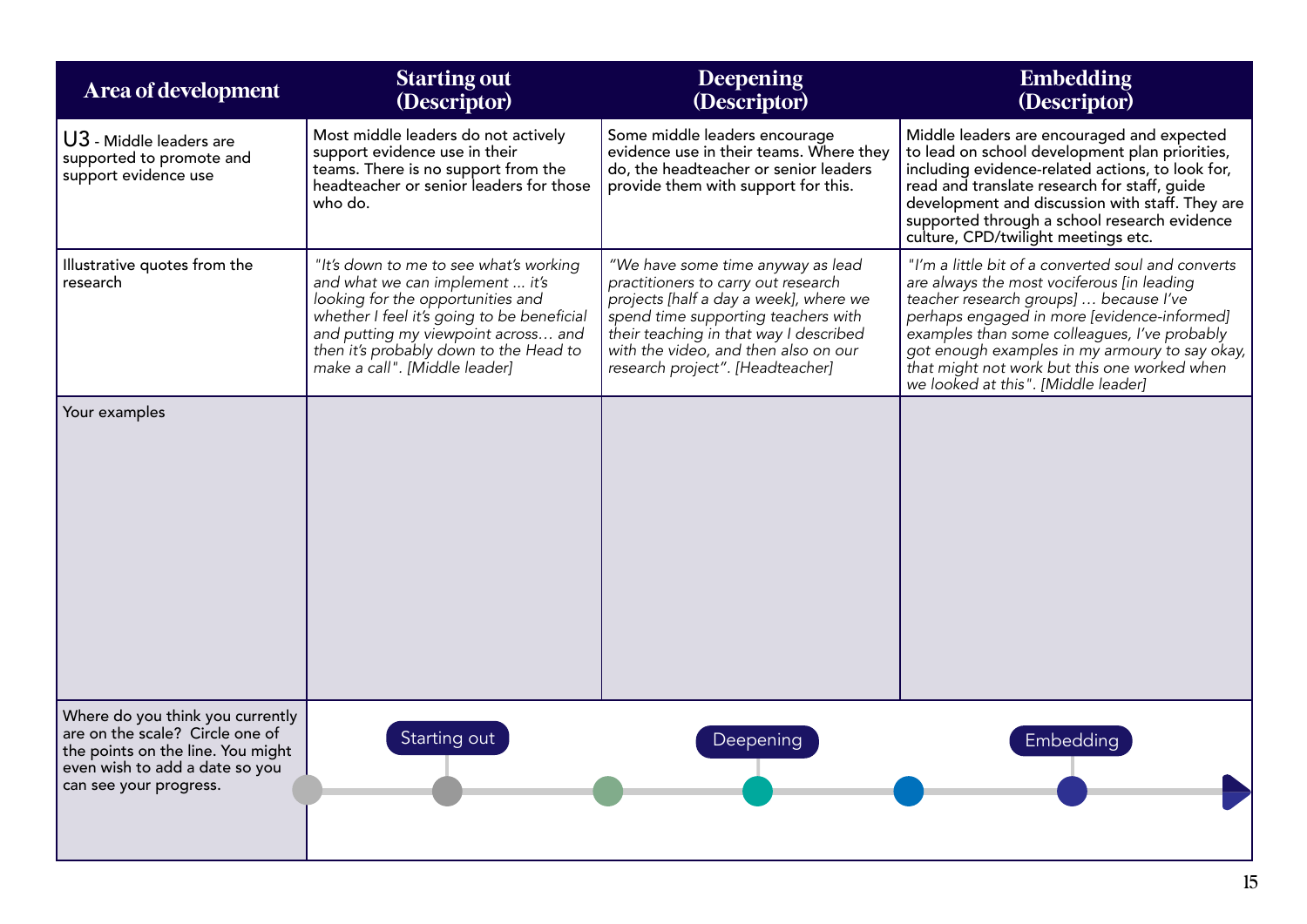| Area of development                                                                                                                                                  | <b>Starting out</b><br>(Descriptor)                                                                                                                                                                         | Deepening<br>(Descriptor)                                                                                                                                                                                          | <b>Embedding</b><br>(Descriptor)                                                                                                                                                                                                                                                                                                                                   |
|----------------------------------------------------------------------------------------------------------------------------------------------------------------------|-------------------------------------------------------------------------------------------------------------------------------------------------------------------------------------------------------------|--------------------------------------------------------------------------------------------------------------------------------------------------------------------------------------------------------------------|--------------------------------------------------------------------------------------------------------------------------------------------------------------------------------------------------------------------------------------------------------------------------------------------------------------------------------------------------------------------|
| U4 - School promotion,<br>interview and performance<br>management processes reflect<br>evidence-informed practice                                                    | School human resource processes<br>pay little or no attention to evidence-<br>informed practice.                                                                                                            | Some aspects of school human resource<br>processes may relate to evidence-<br>informed practice, for example as part<br>of recruitment or promotion to some<br>posts, but this is not systematic or<br>widespread. | School human resource processes pay<br>serious attention to evidence-informed<br>practice. Development-focused performance<br>management is aligned and creates space to<br>consider how research can inform practice.<br>When new staff are hired, they are made<br>aware of the importance of evidence-informed<br>practice, and this also influences promotion. |
| Illustrative quotes from the<br>research                                                                                                                             | "I have worked with schools who've<br>done evidence based and teacher<br>research as part of their performance<br>management, and it's not something<br>I've ever felt called to do here".<br>[Headteacher] | "I just ask a single question - it's: 'how<br>can I observe you in a way that will<br>best help you improve your teaching".<br>[Headteacher]                                                                       | "If you want evidence-informed teaching to<br>become embedded in practice, you couldn't<br>run  performance management in the old<br>judgemental way alongside [it]. You need to<br>move into a much more of a dialogue, and<br>much more of an enquiry based approach to<br>their own development". [Headteacher]                                                 |
| Your examples                                                                                                                                                        |                                                                                                                                                                                                             |                                                                                                                                                                                                                    |                                                                                                                                                                                                                                                                                                                                                                    |
| Where do you think you currently<br>are on the scale? Circle one of<br>the points on the line. You might<br>even wish to add a date so you<br>can see your progress. | Starting out                                                                                                                                                                                                | Deepening                                                                                                                                                                                                          | Embedding                                                                                                                                                                                                                                                                                                                                                          |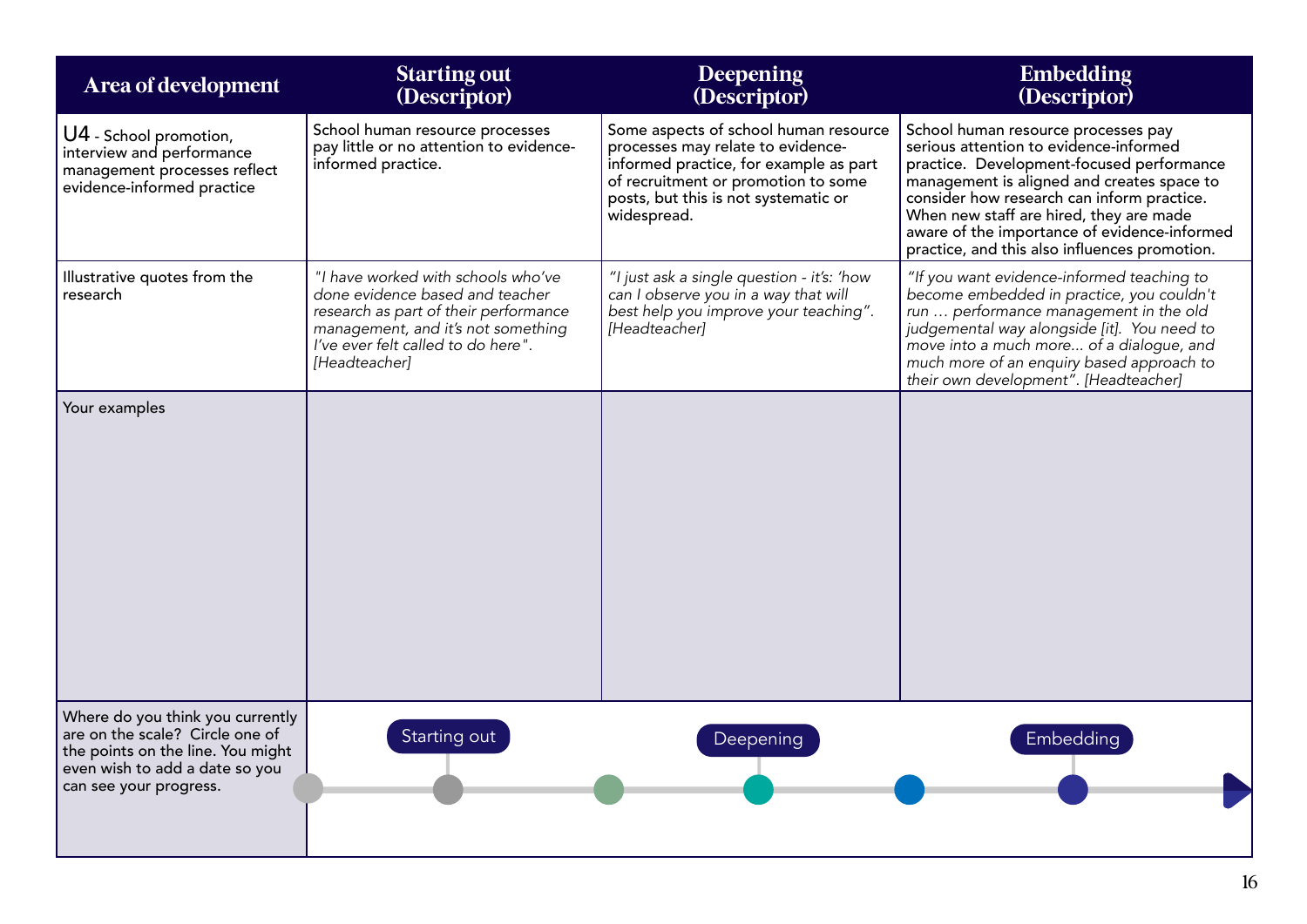| Area of development                                                                                                                                                                       | <b>Starting out</b><br>(Descriptor)                                                                                                                                                              | Deepening<br>(Descriptor)                                                                                                                                                                                                                                                                                     | <b>Embedding</b><br>(Descriptor)                                                                                                                                                                                                                                                                                                                      |
|-------------------------------------------------------------------------------------------------------------------------------------------------------------------------------------------|--------------------------------------------------------------------------------------------------------------------------------------------------------------------------------------------------|---------------------------------------------------------------------------------------------------------------------------------------------------------------------------------------------------------------------------------------------------------------------------------------------------------------|-------------------------------------------------------------------------------------------------------------------------------------------------------------------------------------------------------------------------------------------------------------------------------------------------------------------------------------------------------|
| U5 - School professional<br>development and learning<br>is integrated with evidence-<br>informed teaching efforts, in line<br>with the Standard for teachers'<br>professional development | No or limited links exist between<br>use of research evidence and school<br>professional development and learning.                                                                               | Some aspects of school professional<br>development and learning approaches<br>and processes refer to research<br>evidence and evidence-informed<br>practice, but this is not consistent,<br>widespread or systematic.                                                                                         | School professional development and learning<br>is research-evidence informed. This ensures<br>teachers have the opportunity to discuss<br>research evidence, analyse what is happening<br>in their classes, develop approaches to try out,<br>discuss what happened when those approaches<br>are implemented and reflect on the impact on<br>pupils. |
| Illustrative quotes from the<br>research                                                                                                                                                  | "No [use of research/evidence in<br>professional development] - but<br>teachers can feed back their thinking to<br>their small volunteer group or others ad<br>hoc at the moment". [Headteacher] | "[Teachers are expected] to write a case<br>study after attending any CPD and report<br>back on how it's impacted their practice.<br>If they don't, they don't get to attend<br>further CPD. It's also about spreading<br>people's experiences more widely and<br>disseminating evidence".<br>[Middle leader] | "Within the structure of the teacher learning<br>community meetings, every technique that<br>we look at has some form of evidence-based<br>research there to back it up " [Teacher]                                                                                                                                                                   |
| Your examples                                                                                                                                                                             |                                                                                                                                                                                                  |                                                                                                                                                                                                                                                                                                               |                                                                                                                                                                                                                                                                                                                                                       |
| Where do you think you currently<br>are on the scale? Circle one of<br>the points on the line. You might<br>even wish to add a date so you<br>can see your progress.                      | Starting out                                                                                                                                                                                     | Deepening                                                                                                                                                                                                                                                                                                     | Embedding                                                                                                                                                                                                                                                                                                                                             |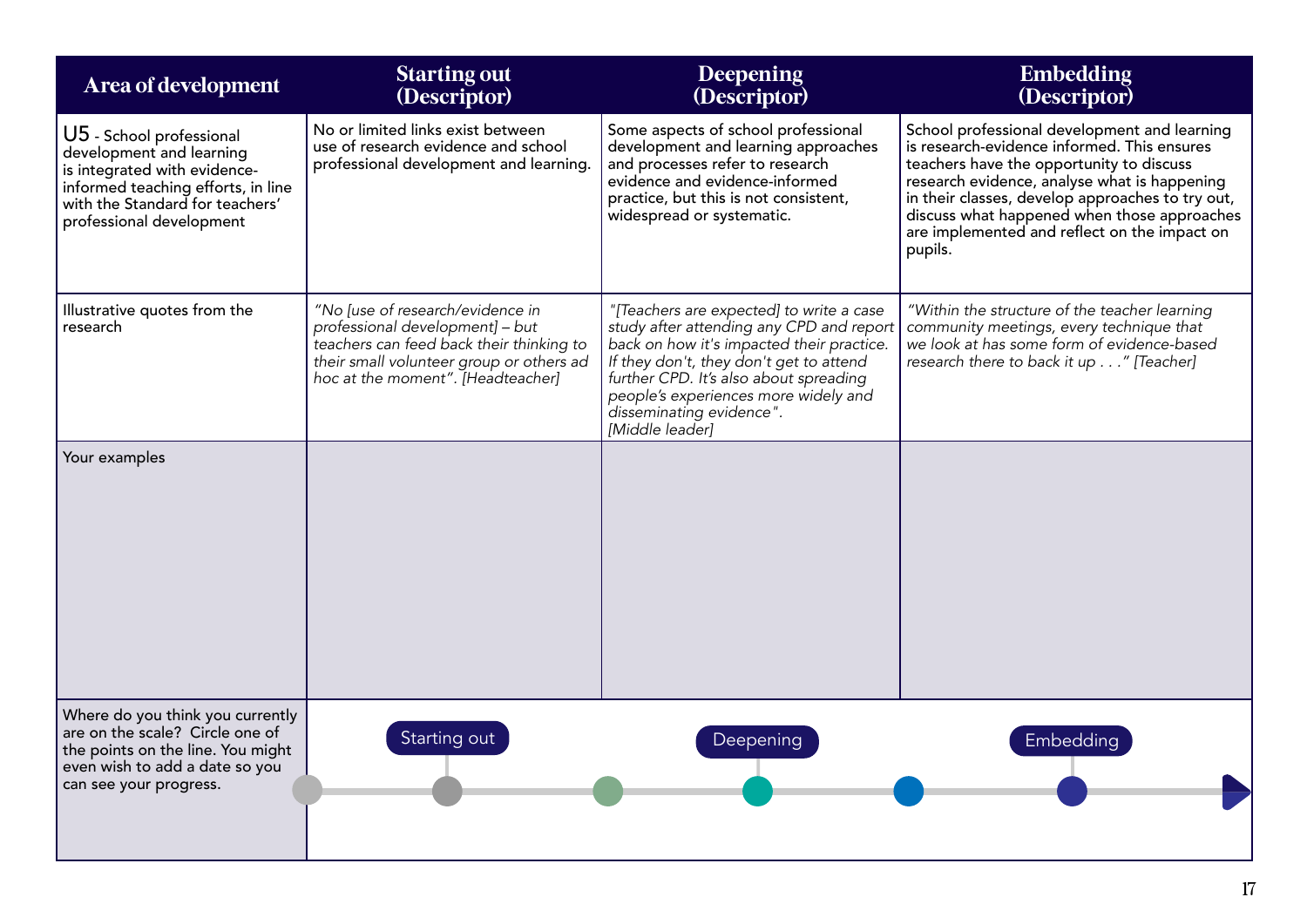| Area of development                                                                                                                                                  | <b>Starting out</b><br>(Descriptor)                                                                                                                                                                                                | Deepening<br>(Descriptor)                                                                                                                   | <b>Embedding</b><br>(Descriptor)                                                                                                                                                                                                                                                                                                                                                                                                                               |
|----------------------------------------------------------------------------------------------------------------------------------------------------------------------|------------------------------------------------------------------------------------------------------------------------------------------------------------------------------------------------------------------------------------|---------------------------------------------------------------------------------------------------------------------------------------------|----------------------------------------------------------------------------------------------------------------------------------------------------------------------------------------------------------------------------------------------------------------------------------------------------------------------------------------------------------------------------------------------------------------------------------------------------------------|
| U6 - Schools collaborate with<br>each other in evidence use                                                                                                          | The school has no or few links with<br>other schools focusing on evidence-<br>informed projects. Individual teachers<br>who participate in cross-school<br>evidence-informed projects are given<br>no particular support for this. | The school is involved in some evidence-<br>informed projects, but support<br>is variable: such projects may be<br>deprioritised over time. | The school is leading or involved in local<br>or national cross-school evidence-informed<br>projects. Colleagues from other schools<br>committed to evidence-informed practice act<br>as critical friends. Senior leaders support and<br>designate time for teachers who participate in<br>cross-school evidence-informed projects.                                                                                                                            |
| Illustrative quotes from the<br>research                                                                                                                             | "[We've shared] the outcomes of<br>implementing a new assessment system<br>across pyramid schools, otherwise no<br>[sharing of evidence]." [Headteacher]                                                                           | "It's about being outward facing and<br>going out and looking for it and knowing<br>who to ask". [Headteacher]                              | "We were working with a range of partners to<br>develop a way to teach meta-cognition, when<br>we thought probably it would be quite a good<br>thing to test it. We got an EEF grant - last year<br>we developed the approach and codified it so<br>that we could share it with other people. This<br>year is trialling - recruited 31 schools across the<br>country. We're also involved in a LA lesson study<br>in maths project with IOE".<br>[Headteacher] |
| Your examples                                                                                                                                                        |                                                                                                                                                                                                                                    |                                                                                                                                             |                                                                                                                                                                                                                                                                                                                                                                                                                                                                |
| Where do you think you currently<br>are on the scale? Circle one of<br>the points on the line. You might<br>even wish to add a date so you<br>can see your progress. | Starting out                                                                                                                                                                                                                       | Deepening                                                                                                                                   | Embedding                                                                                                                                                                                                                                                                                                                                                                                                                                                      |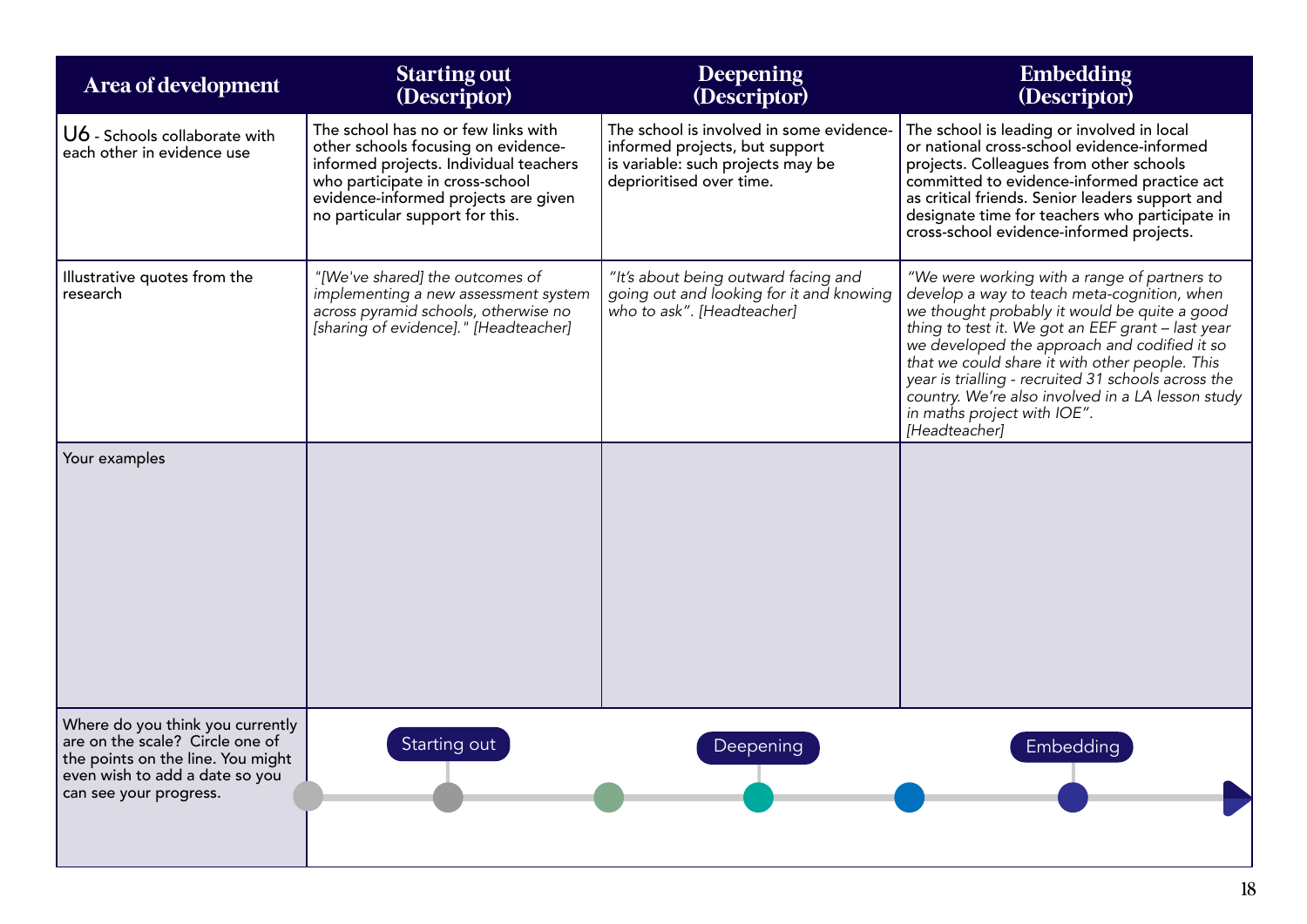| Area of development                                                                                                                                                  | <b>Starting out</b><br>(Descriptor)                                                                                                                                                                            | Deepening<br>(Descriptor)                                                                                                                                                                                                                                                                                                                            | <b>Embedding</b><br>(Descriptor)                                                                                                                                                                                                                           |
|----------------------------------------------------------------------------------------------------------------------------------------------------------------------|----------------------------------------------------------------------------------------------------------------------------------------------------------------------------------------------------------------|------------------------------------------------------------------------------------------------------------------------------------------------------------------------------------------------------------------------------------------------------------------------------------------------------------------------------------------------------|------------------------------------------------------------------------------------------------------------------------------------------------------------------------------------------------------------------------------------------------------------|
| U7 - Schools evaluate the impact<br>of interventions and develop<br>ways to share their evidence                                                                     | Little or no attention is paid to<br>evaluating the impact of evidence-<br>informed interventions. There are no<br>or few opportunities for teachers to<br>share the findings of evidence-informed<br>enquiry. | Some evaluation of interventions takes<br>place, but this is limited. For example,<br>the counterfactual ("what would have<br>happened without the intervention?")<br>is not considered and limited evidence<br>(eg only relying on teacher perceptions<br>without speaking to pupils/parents/<br>support staff) is used.                            | Once evidence-informed interventions have<br>been integrated into practice, teachers evaluate<br>the impact on pupils and reflect on this with<br>colleagues. Opportunities are created for<br>teachers to share findings of evidence-informed<br>enquiry. |
| Illustrative quotes from the<br>research                                                                                                                             | "We don't do any impact evaluation<br>systematically - only in an anecdotal<br>interaction" [Headteacher]                                                                                                      | "[We evaluate] only by considering<br>tangible outcomes like results and<br>popularity of subjects. Education is<br>such a multi-faceted process it's hard<br>to identify one variable that makes the<br>difference. We could do more, e.g. could   [Headteacher]<br>have a follow up survey after the event to<br>see if it changes". [Headteacher] | "Then we have a large presentation where they<br>all present their research, the evidence that<br>they've come up with for it and that is critically<br>evaluated by their colleagues as part of this<br>presentation".                                    |
| Your examples                                                                                                                                                        |                                                                                                                                                                                                                |                                                                                                                                                                                                                                                                                                                                                      |                                                                                                                                                                                                                                                            |
| Where do you think you currently<br>are on the scale? Circle one of<br>the points on the line. You might<br>even wish to add a date so you<br>can see your progress. | Starting out                                                                                                                                                                                                   | Deepening                                                                                                                                                                                                                                                                                                                                            | Embedding                                                                                                                                                                                                                                                  |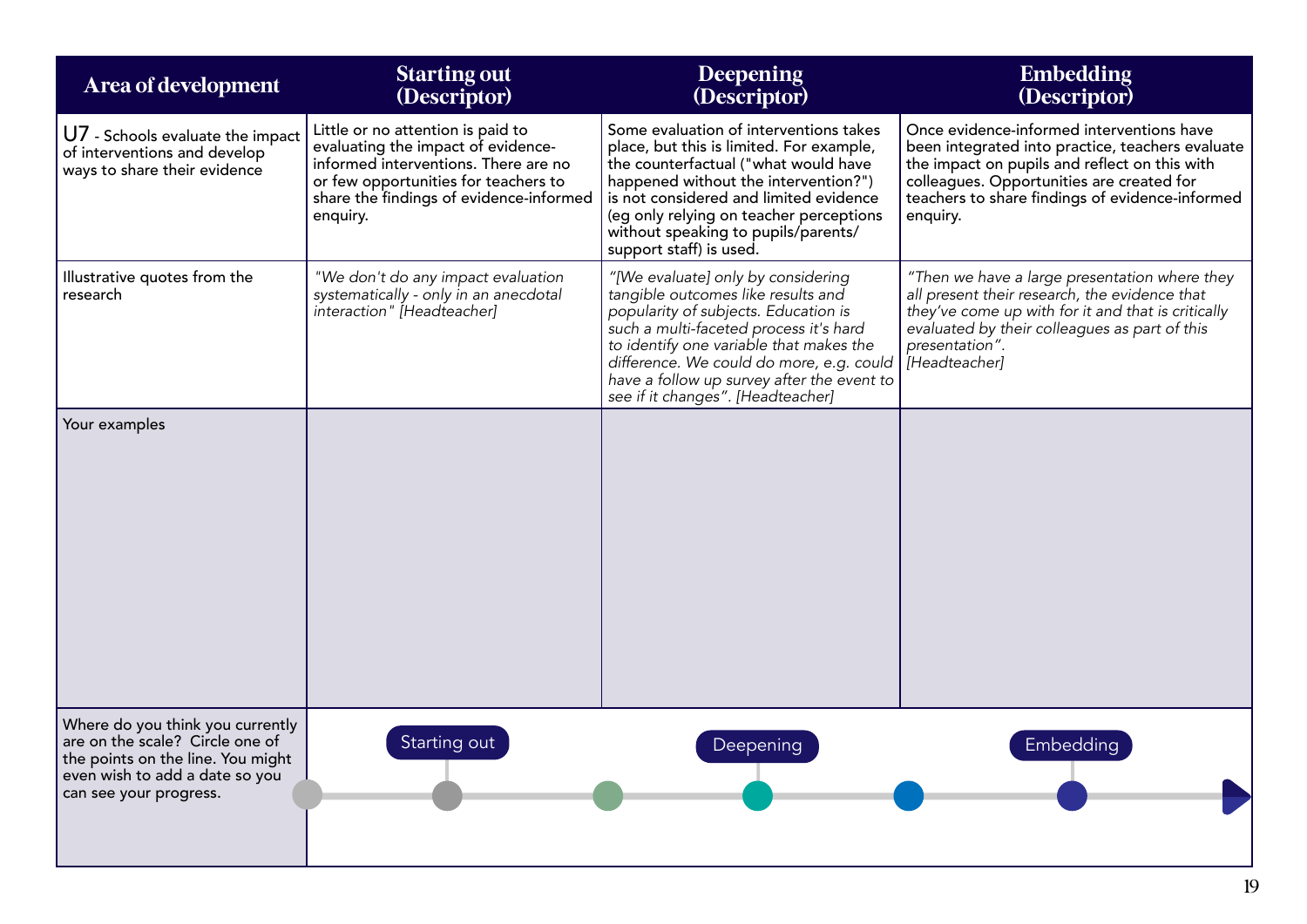# Summary questions for reflective conversation

| Area of development                                                                                                           | Where have we placed ourselves<br>and why? | If we're quite far along, what factors<br>have helped us? For areas where<br>progression has been slower, what<br>has been holding us back? | What do we need to do next to<br>move us forward, or keep up the<br>momentum? What support do we<br>need? Where might we find this? |
|-------------------------------------------------------------------------------------------------------------------------------|--------------------------------------------|---------------------------------------------------------------------------------------------------------------------------------------------|-------------------------------------------------------------------------------------------------------------------------------------|
| <b>Awareness</b>                                                                                                              |                                            |                                                                                                                                             |                                                                                                                                     |
| A1 - Headteachers and senior leaders<br>understand evidence-informed teaching<br>and what high quality evidence looks<br>like |                                            |                                                                                                                                             |                                                                                                                                     |
| A2 - Headteachers and senior leaders<br>understand how research impacts upon<br>practice                                      |                                            |                                                                                                                                             |                                                                                                                                     |
| A3 - Middle leaders understand<br>evidence-informed teaching and how<br>research impacts upon practice                        |                                            |                                                                                                                                             |                                                                                                                                     |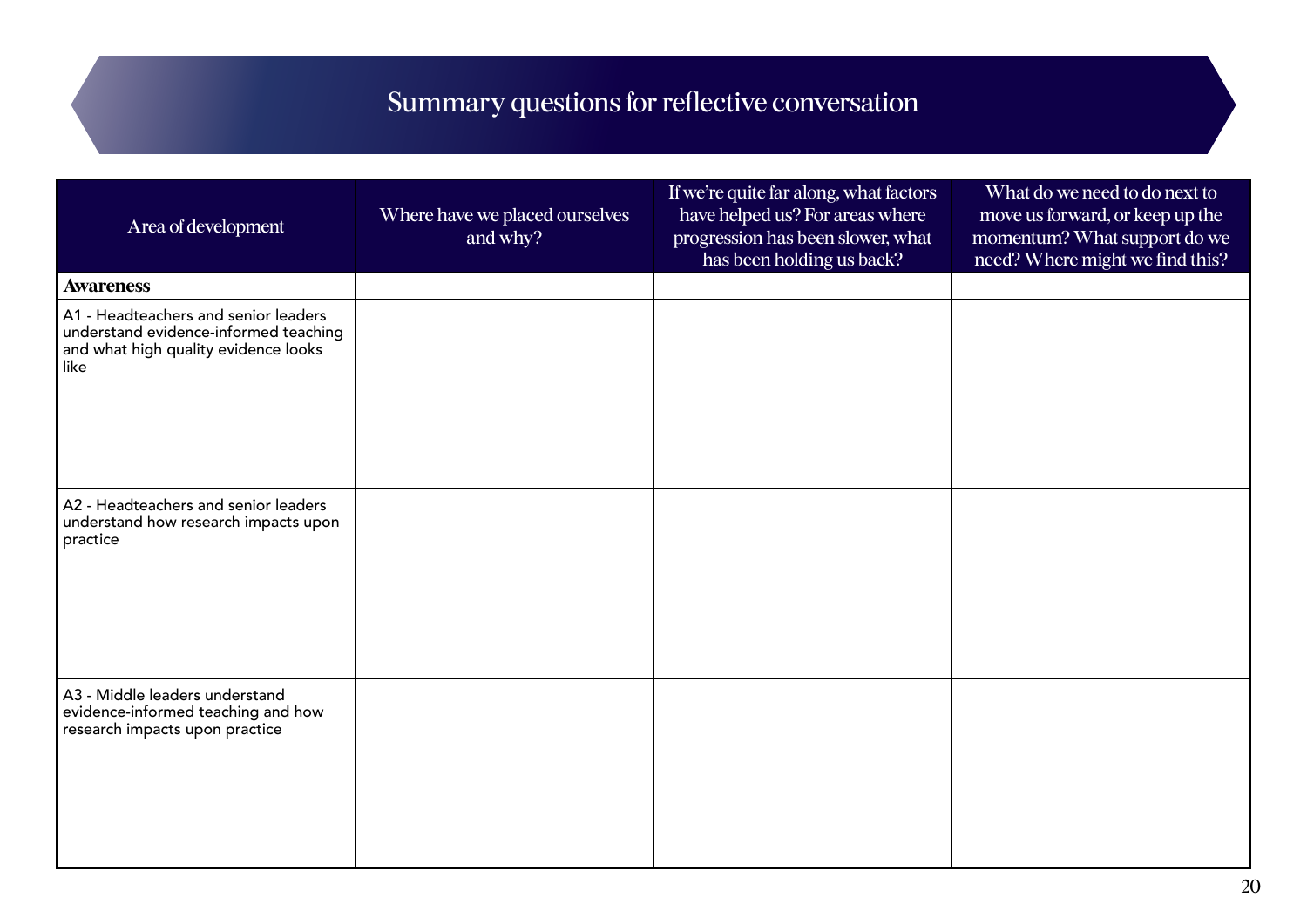| Area of development                                                                    | Where have we placed ourselves<br>and why? | If we're quite far along, what factors<br>have helped us? For areas where<br>progression has been slower, what<br>has been holding us back? | What do we need to do next to<br>move us forward, or keep up the<br>momentum? What support do we<br>need? Where might we find this? |
|----------------------------------------------------------------------------------------|--------------------------------------------|---------------------------------------------------------------------------------------------------------------------------------------------|-------------------------------------------------------------------------------------------------------------------------------------|
| Engagement                                                                             |                                            |                                                                                                                                             |                                                                                                                                     |
| E1 - Headteachers and senior leaders<br>actively promote evidence-informed<br>practice |                                            |                                                                                                                                             |                                                                                                                                     |
| E2 - There are school-wide<br>conversations about evidence                             |                                            |                                                                                                                                             |                                                                                                                                     |
| E3 - School policies and plans promote<br>evidence-informed practice                   |                                            |                                                                                                                                             |                                                                                                                                     |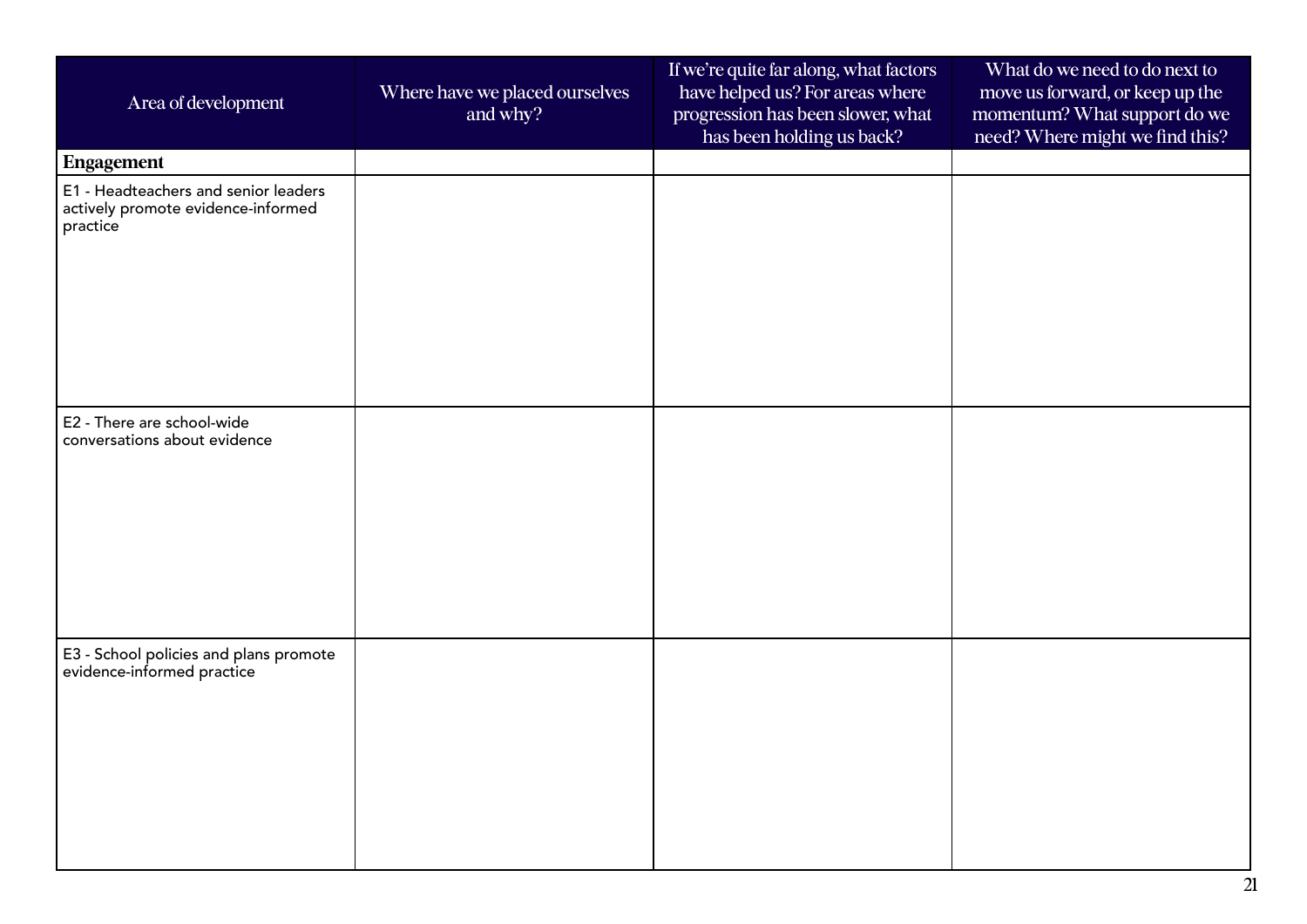| Area of development                                                                                        | Where have we placed ourselves<br>and why? | If we're quite far along, what factors<br>have helped us? For areas where<br>progression has been slower, what<br>has been holding us back? | What do we need to do next to<br>move us forward, or keep up the<br>momentum? What support do we<br>need? Where might we find this? |
|------------------------------------------------------------------------------------------------------------|--------------------------------------------|---------------------------------------------------------------------------------------------------------------------------------------------|-------------------------------------------------------------------------------------------------------------------------------------|
| E4 - School-wide leadership and<br>evidence-champions exist                                                |                                            |                                                                                                                                             |                                                                                                                                     |
| E5 - Middle leaders actively promote<br>evidence-informed teaching                                         |                                            |                                                                                                                                             |                                                                                                                                     |
| E6 - Schools develop partnerships with<br>external researchers/critical friends to<br>support research use |                                            |                                                                                                                                             |                                                                                                                                     |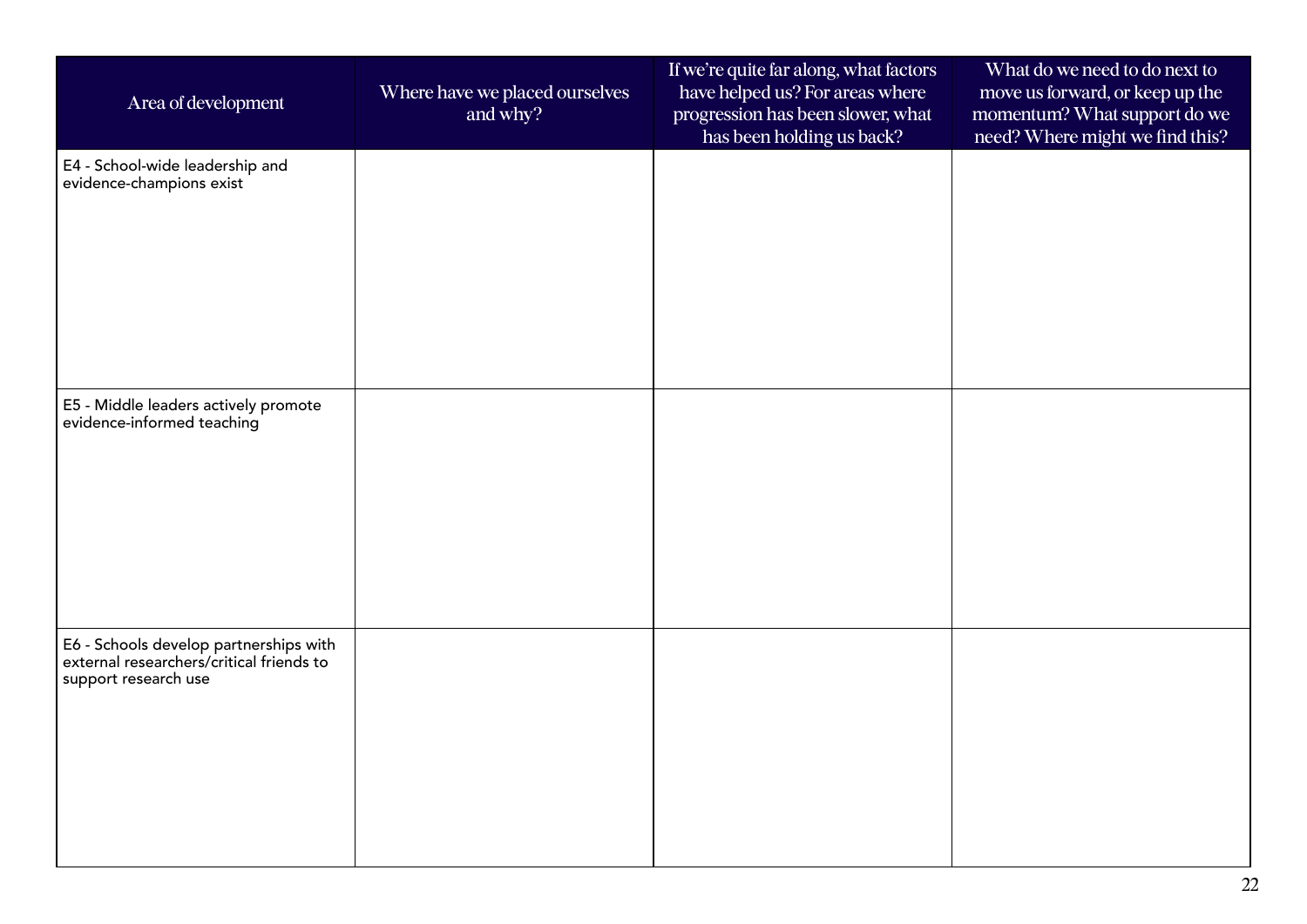| Area of development                                                                                              | Where have we placed ourselves<br>and why? | If we're quite far along, what factors<br>have helped us? For areas where<br>progression has been slower, what<br>has been holding us back? | What do we need to do next to<br>move us forward, or keep up the<br>momentum? What support do we<br>need? Where might we find this? |
|------------------------------------------------------------------------------------------------------------------|--------------------------------------------|---------------------------------------------------------------------------------------------------------------------------------------------|-------------------------------------------------------------------------------------------------------------------------------------|
| <b>Use</b>                                                                                                       |                                            |                                                                                                                                             |                                                                                                                                     |
| U1 - R&D/collaborative enquiry<br>processes and projects are used to<br>address strategic improvement priorities |                                            |                                                                                                                                             |                                                                                                                                     |
| U2 - Structures are put in place to<br>support evidence use                                                      |                                            |                                                                                                                                             |                                                                                                                                     |
| U3 - Middle leaders are supported to<br>promote and support evidence use                                         |                                            |                                                                                                                                             |                                                                                                                                     |
| U4 - School promotion, interview and<br>performance management processes<br>reflect evidence-informed practice   |                                            |                                                                                                                                             |                                                                                                                                     |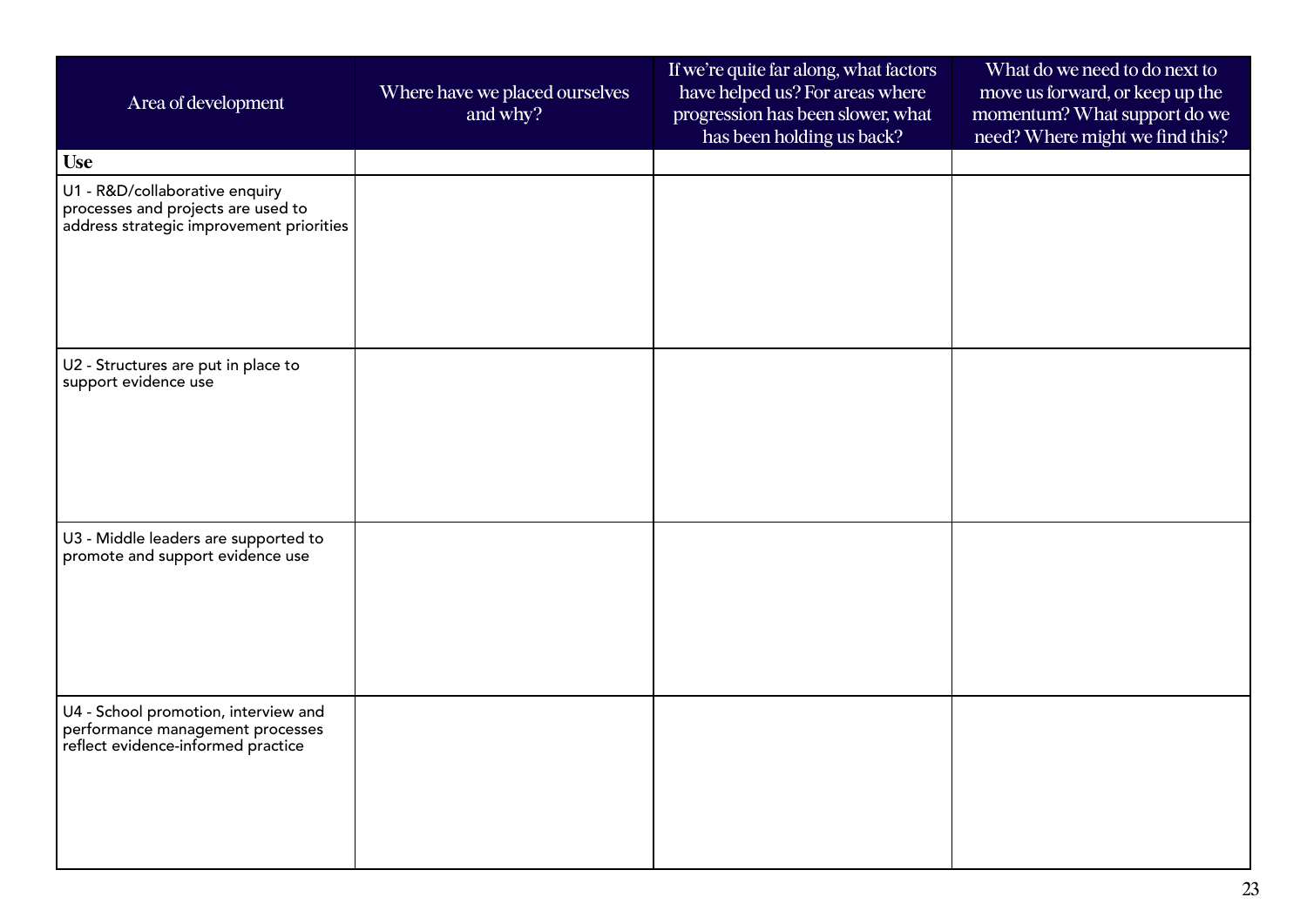| Area of development                                                                                                                                                                    | Where have we placed ourselves<br>and why? | If we're quite far along, what factors<br>have helped us? For areas where<br>progression has been slower, what<br>has been holding us back? | What do we need to do next to<br>move us forward, or keep up the<br>momentum? What support do we<br>need? Where might we find this? |
|----------------------------------------------------------------------------------------------------------------------------------------------------------------------------------------|--------------------------------------------|---------------------------------------------------------------------------------------------------------------------------------------------|-------------------------------------------------------------------------------------------------------------------------------------|
| U5 - School professional development<br>and learning is integrated with evidence-<br>informed teaching efforts, in line with<br>the Standard for teachers' professional<br>development |                                            |                                                                                                                                             |                                                                                                                                     |
| U6 - Schools collaborate with each other<br>in evidence use                                                                                                                            |                                            |                                                                                                                                             |                                                                                                                                     |
| U7 - Schools evaluate the impact of<br>interventions and develop ways to share<br>their evidence                                                                                       |                                            |                                                                                                                                             |                                                                                                                                     |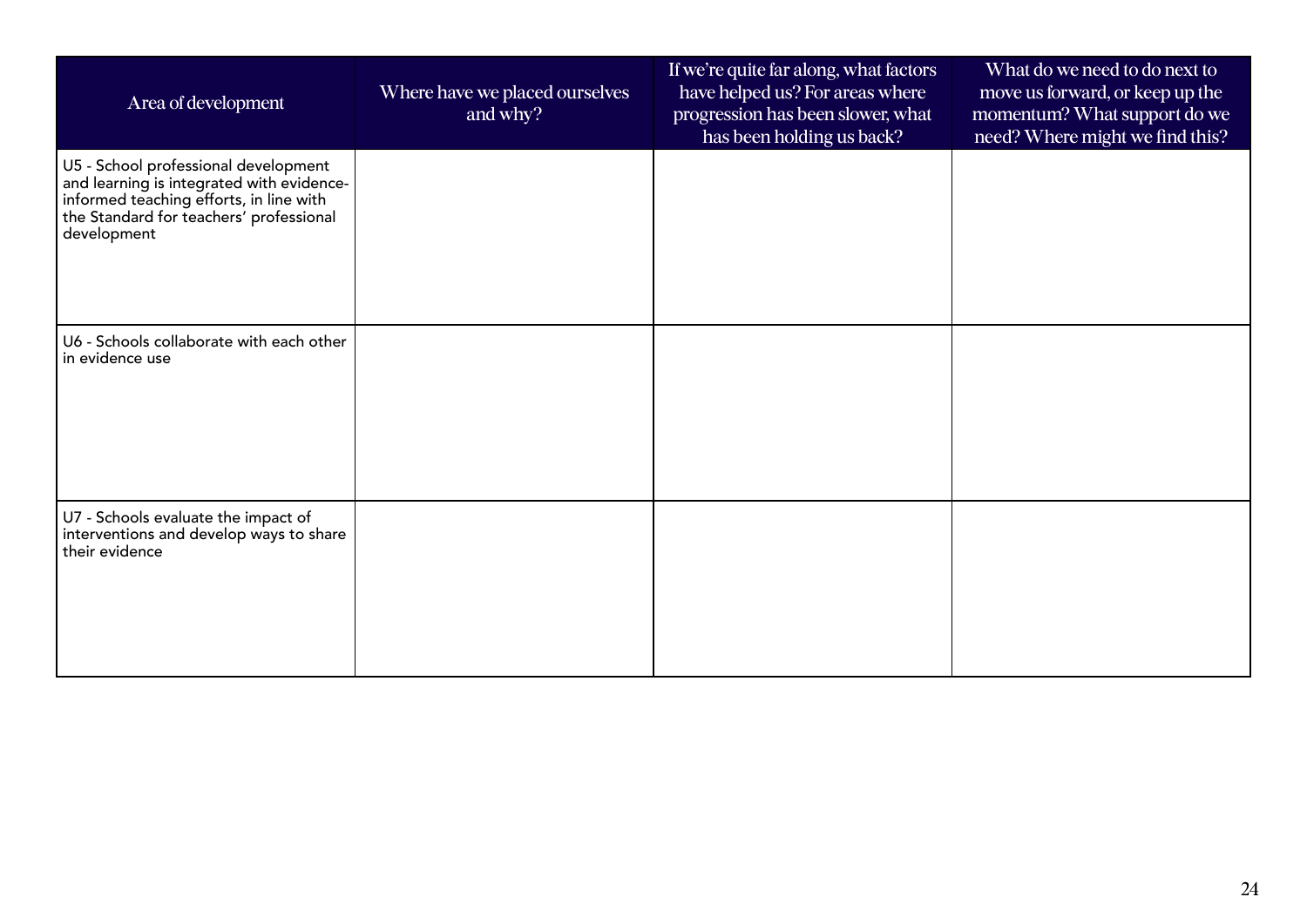| Organisation                                                                                                                                                                                | <b>Summary information</b>                                                                                                                                                                                                                                                                                                                                                                                                                |
|---------------------------------------------------------------------------------------------------------------------------------------------------------------------------------------------|-------------------------------------------------------------------------------------------------------------------------------------------------------------------------------------------------------------------------------------------------------------------------------------------------------------------------------------------------------------------------------------------------------------------------------------------|
| <b>Education Endowment Foundation (EEF):</b><br>Toolkit - an accessible summary of educational research on teaching 5-16 year olds:<br>https://educationendowmentfoundation.org.uk/toolkit/ | Independent grant-making charity dedicated to breaking the link between family income and<br>educational achievement, who fund rigorous evaluations of innovative projects aiming to raise<br>pupils' attainment.                                                                                                                                                                                                                         |
| Information on the research schools network:<br>https://educationendowmentfoundation.org.uk/our-work/research-schools/                                                                      |                                                                                                                                                                                                                                                                                                                                                                                                                                           |
| A range of guidance reports:<br>https://educationendowmentfoundation.org.uk/resources/guidance-reports/                                                                                     |                                                                                                                                                                                                                                                                                                                                                                                                                                           |
| Information on completed and ongoing evaluations:<br>https://educationendowmentfoundation.org.uk/our-work/projects/reports/                                                                 |                                                                                                                                                                                                                                                                                                                                                                                                                                           |
| and, a range of other useful resources:<br>https://educationendowmentfoundation.org.uk/resources/                                                                                           |                                                                                                                                                                                                                                                                                                                                                                                                                                           |
| The Alliance for Useful Evidence:<br>www.alliance4usefulevidence.org/                                                                                                                       | UK-wide network that promotes the use of high quality evidence to inform decisions on<br>strategy, policy and practice.                                                                                                                                                                                                                                                                                                                   |
| Teaching & Learning Academy:<br>www.tla.ac.uk/site/Pages/RfT.aspx                                                                                                                           | Organisation which aims to help teachers and those working in support roles in schools/other<br>educational settings to improve their practice and gain professional recognition for doing so.                                                                                                                                                                                                                                            |
| Evidence 4 Impact (E4I):<br>www.evidence4impact.org.uk/about.php                                                                                                                            | Aims to provide a simple evidence rating system, along with evidence summaries and a<br>database of programmes. Collectively these are intended to help users make a well-informed<br>judgement on the extent to which a programme's effectiveness is proven.                                                                                                                                                                             |
| The Super Blog:<br>https://schooluniversitypartnership.wordpress.com/access-to-research/                                                                                                    | Aims to post links to any freely available research that is not hidden behind paywalls, e.g.<br>Open Access journal articles, conference papers, reports, research digests etc (presented<br>$A-Z$ ).<br>Also includes research by teachers in their own schools, freely available research digests,<br>reports etc.                                                                                                                      |
| University of York - Institute for Effective Education:<br>www.york.ac.uk/iee/research/index.htm                                                                                            | The IEE conducts evaluations of programmes and practices used in schools and Early Years<br>settings, as well as interventions focused on the home learning environment.                                                                                                                                                                                                                                                                  |
| <b>Best Evidence in Brief:</b><br>www.beib.org.uk/                                                                                                                                          | A fortnightly e-newsletter produced by the Institute for Effective Education (IEE) at the<br>University of York, and the Center for Research and Reform in Education at Johns Hopkins<br>University.<br>This website is an archive containing all previous articles from Best Evidence in Brief. It has<br>been organised so that, by using keywords, you will be able to find research specific to the<br>subject you are interested in. |
| <b>National Foundation for Education Research:</b><br>www.nfer.ac.uk/publications/                                                                                                          | Research reports and summaries, policy papers, practical guides, classroom materials and<br>professional development tools are all available here to download or buy                                                                                                                                                                                                                                                                      |
| The Campbell Collaboration<br>www.campbellcollaboration.org/lib/                                                                                                                            | Free access to systematic reviews and meta analyses conducted for the Collaboration on a<br>wide range of topics, including education                                                                                                                                                                                                                                                                                                     |

N.B All links are up-to-date at time of publication